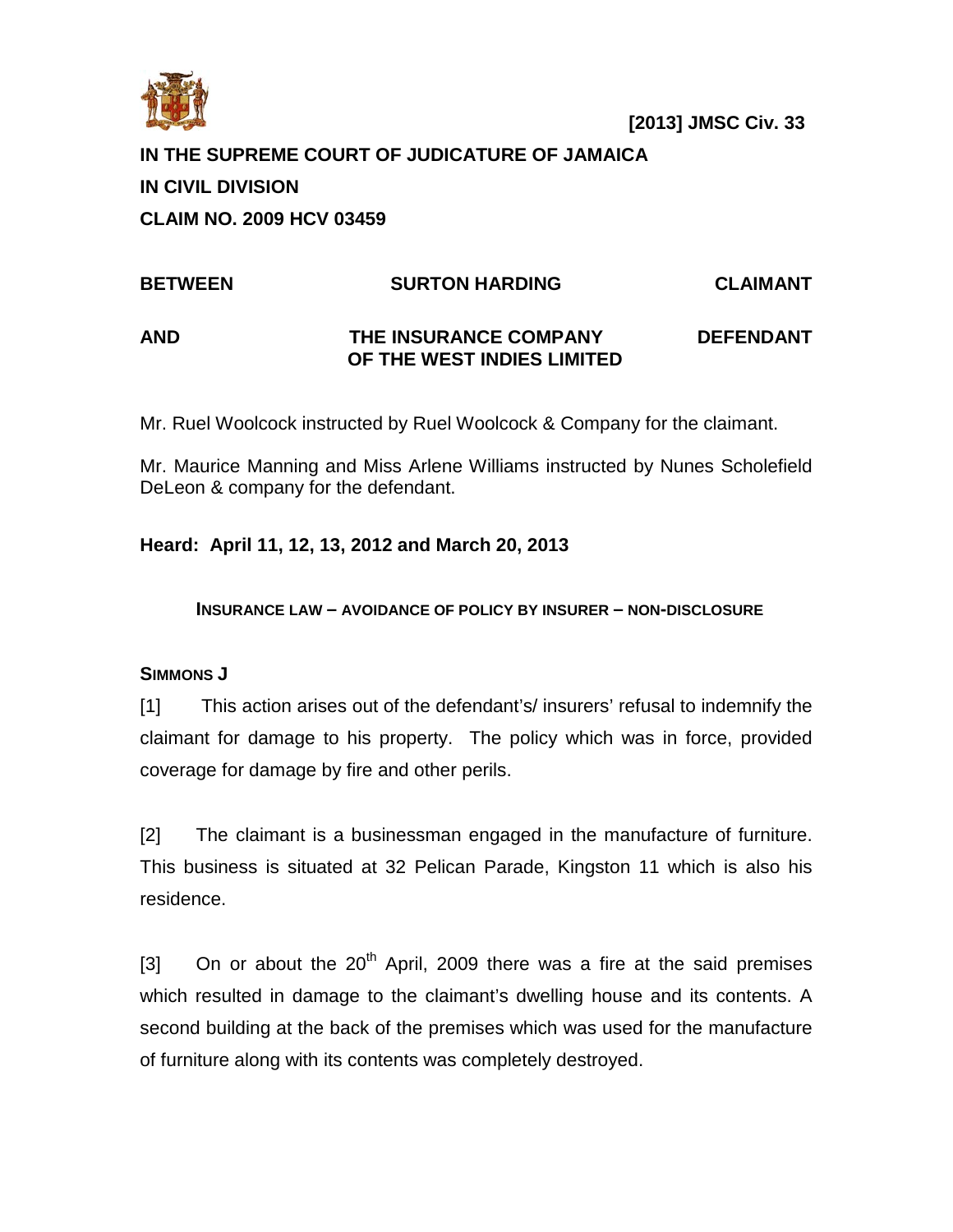[4] The claimant notified the defendant of his loss orally through Guardian Insurance Brokers (the Broker) and on the  $21<sup>st</sup>$  April 2009 submitted a written claim. The defendant has refused to honour the claim.

[5] On October 20, 2009 the claimant filed an action against the Defendant, the Insurance Company of the West Indies Limited in which he sought the following:

- (i) A Declaration that a valid and enforceable Contract of Insurance exists between the Claimant and the Defendant in respect of:
	- (a) The Claimant's house situated at 32 Pelican Parade, Kingston 11 in the parish of Saint Andrew and its contents; and
	- (b) The Claimant's stock in trade situated at 32 Pelican Parade, Kingston 11 in the parish of Saint Andrew.
- (ii) An Order that pursuant to the said Contract of Insurance the Defendant pays over to the Claimant the sum of \$17,700,000.00 for the loss of the Claimant's said house, household contents and stock in trade which were destroyed by fire on the  $20<sup>th</sup>$  day of April, 2009.
- (iii) An Order that interest of 12% or such other interest as this Honourable Court deems just be paid upon the said sum from the 20<sup>th</sup> day of April 2009 to the date of payment.
- (iv) The Costs of this application being \$56,000.00 be paid by the Defendant to the Claimant.

[6] Mr. Harding also alleged in his pleadings that the Broker was the agent of the defendant.

[7] The defendant denied that the Broker was its agent and has stated that the said broker was the agent of the claimant. However, it has admitted that a claim was received from the claimant and that it refused to honour that claim.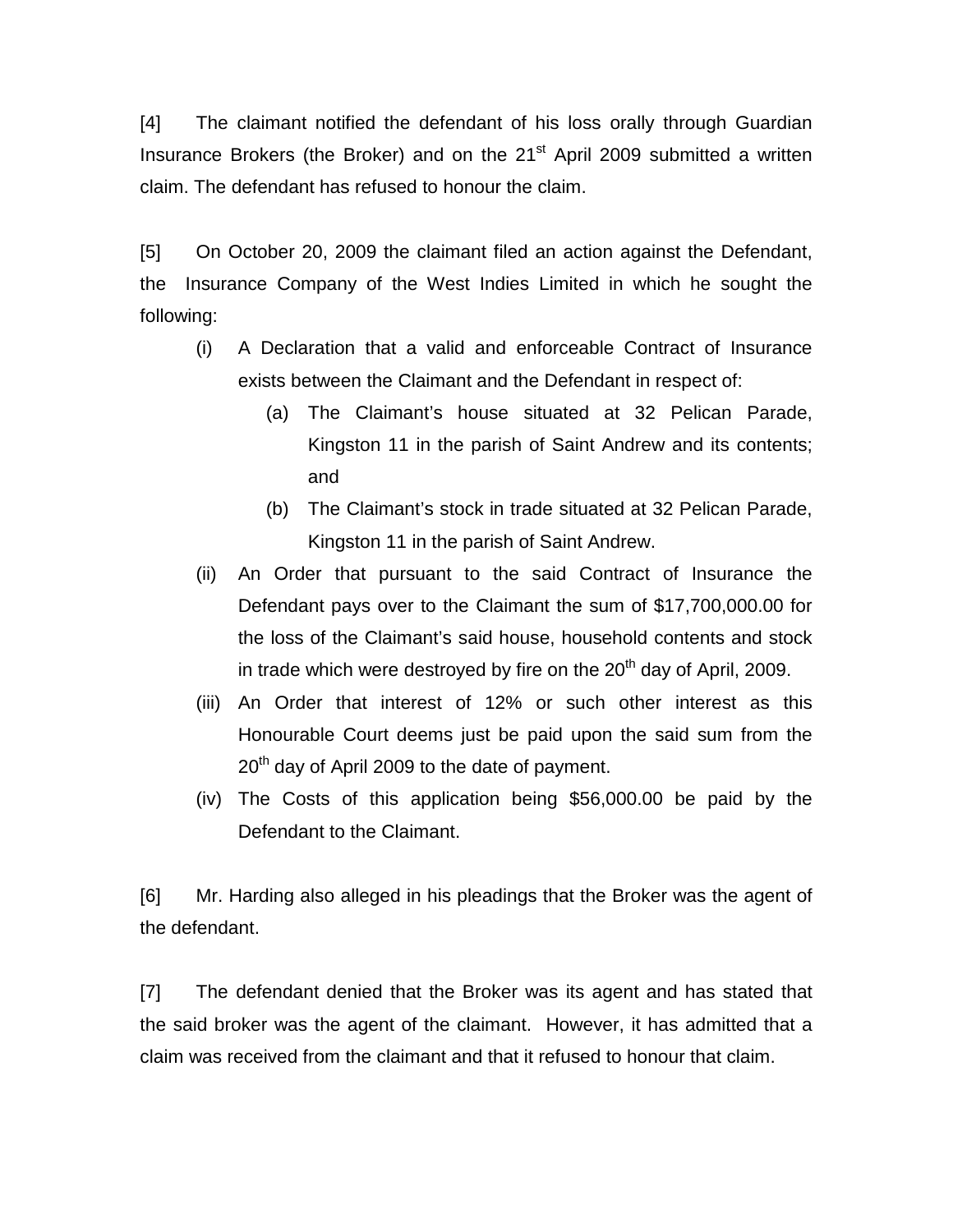[8] The defendant has alleged that the claimant breached the contract of insurance and in particular conditions 4 (a) and 8 (a).

The Particulars of the breach of contract are stated to be as follows:-

- (a) Failing to take all reasonable precautions to prevent damage to the subject premises;
- (b) Using the property in a manner that was manifestly unsafe and which increased the risk of damage by fire;
- (c) Using the subject premises that was wired for residential use only for both commercial and residential use;
- (d) Failing to ensure that the electrical wiring at the premises was suitable for both residential and commercial use;
- (e) Failing to maintain the said property so as to prevent damage by fire.
- [9] The defendant has also filed a counterclaim in which it seeks the following declarations:-
	- (a) That Defendant is entitled to avoid Fire and Special Perils Policy (Material Damage) of insurance number FF34-369244 issued in the name of the Claimant in respect of premises located at 32 Pelican Parade, Kingston 11 on the grounds that the said policy of insurance was obtained by the non-disclosure and/or misrepresentation of material facts;
	- (b) By virtue of the said avoidance of Policy the Claimant is not entitled to indemnity from the First Defendant.

[10] In its counterclaim the defendant has alleged that the claimant failed to disclose that the building was not properly wired and that the electricity had been disconnected by the Jamaica Public Service Company (J.P.S. Co). It is further alleged that the claimant was being supplied with electricity without the knowledge of the J.P.S. Co at the time when he entered into the contract with the defendant. The result of this it said, was an increase in the risk of fire.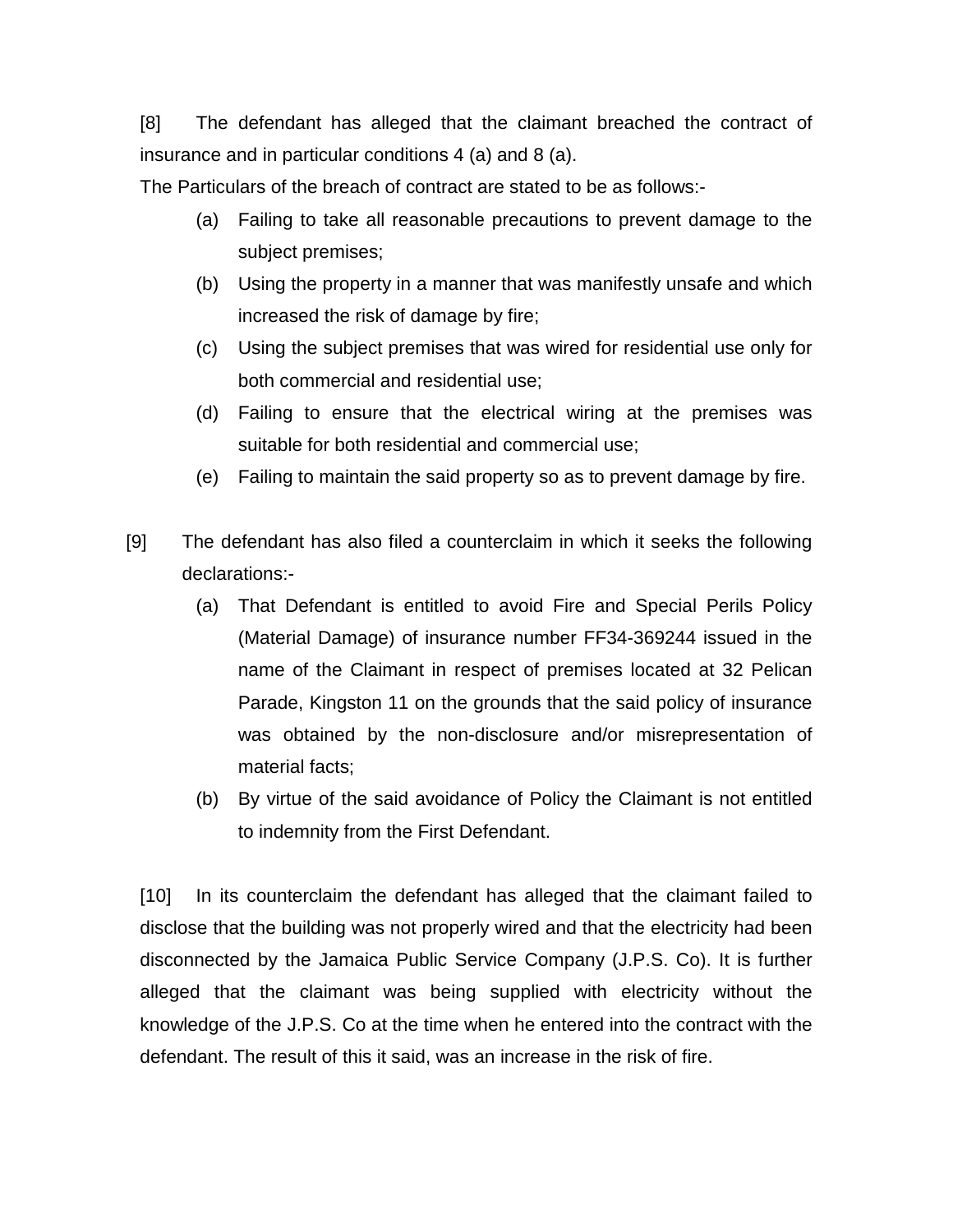[11] The defendant has also alleged that although the premises were being used for commercial purposes it was only wired for residential use and that this increased the risk of fire.

[12] It was also stated that the claimant failed to disclose that there was a work shed on the premises. The presence of this structure was said to be unsafe and hazardous to the risk for which the property was insured.

[13] The information pertaining to the electricity supply, wiring and the presence of the shed are stated to be material facts which the claimant had a duty to disclose to the defendant. It was further stated that the disclosure would have assisted the defendant to ascertain the full extent of the risk and to make a decision whether or not to accept that risk.

[14] The particulars of non-disclosure are as follows:-

- (a) Failing to disclose that the supply of electricity to the property was unauthorized and/or illegal;
- (b) Failing to disclose that the property was electrically wired for residential use only;
- (c) Failing to disclose that the property was not wired for commercial use;
- (d) Failing to disclose that the electrical wiring for residential purposes was being used for both residential and commercial purposes;
- (e) Failing to disclose that the property was not approved or certified for the purposes for which it was being used;
- (f) Failing to disclose that there was woodwork shed that was attached to the structure(s), part of subject matter of the Policy.

[15] The claimant in his defence to the counterclaim has denied that the cause of the fire was electrical. He has also stated that the defendant had full knowledge with respect to the buildings on the premises and the fact that they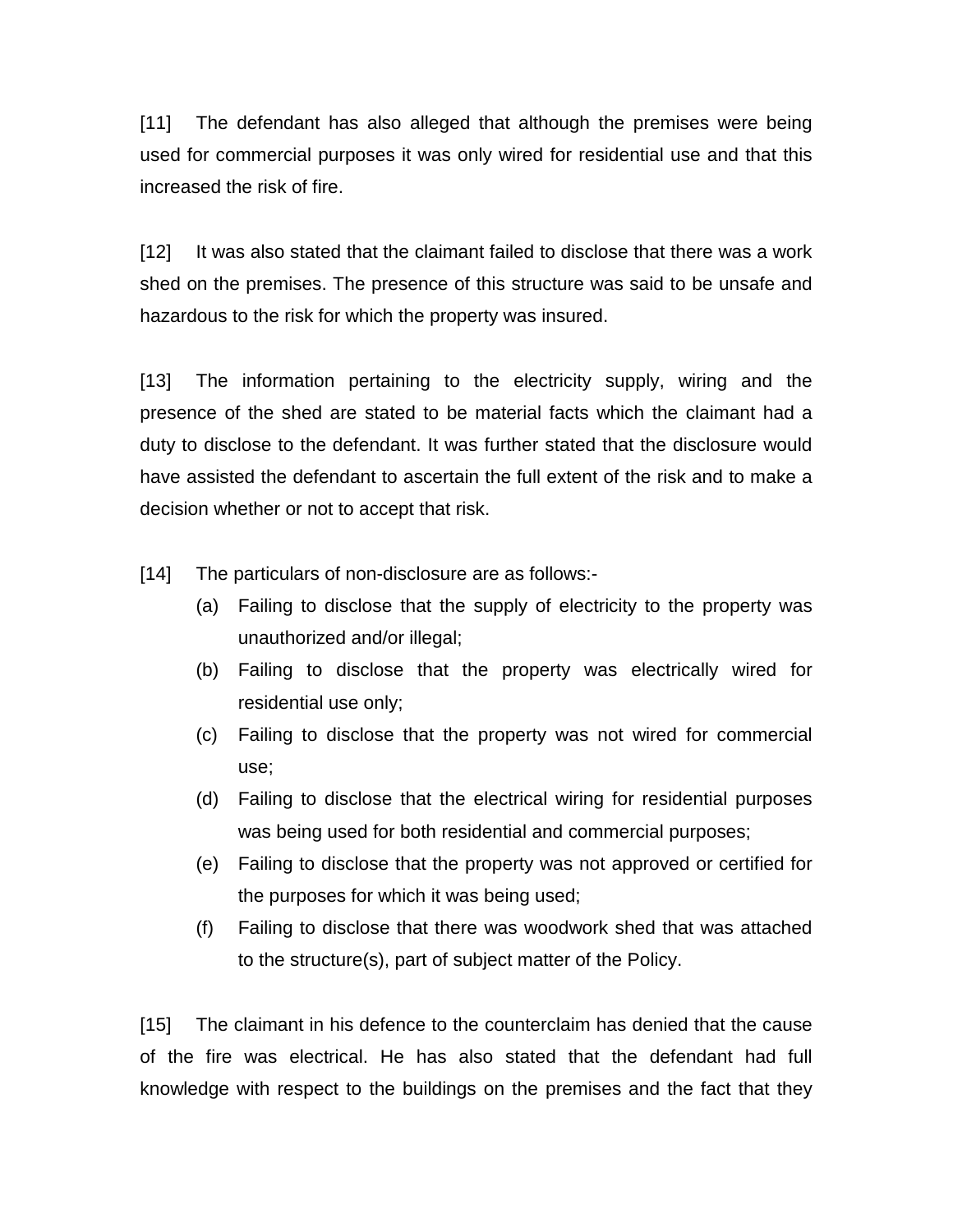were wired for residential use. It has also been denied that the electricity supply to the premises was illegal and that there was a failure to disclose material facts to the defendant.

## **THE CLAIMANT'S EVIDENCE**

[16] The claimant in his evidence stated that the premises consisted of two main buildings and that the building at the back was connected to an area which was used for the manufacture of furniture. Mr. Harding also gave evidence that in 2002 his family which is comprised of six persons lived in the first building which has five bedrooms.

[17] He stated that he commenced operating his business at the premises in 1990 and listed Courts Jamaica Limited as one of his clients. His evidence is that although he had several machines which required electrical power, they were never in constant use.

[18] He also stated that there were four breaker panels, one for the house and three for the furniture shop. The wiring was said to have been done by a licensed electrician. Mr. Harding also stated that there were two meters on the premises but the second one was not installed. There were also two pot heads on the premises.

[19] The claimant admitted that he did not provide any information to the defendant in respect of the wiring at the premises or the incomplete meter as he was not asked to do so. He did agree that the state of the wiring would be an important consideration for a policy which provided coverage for damage done as a result of fire. He also stated that the wiring for the incomplete meter was done after he had taken out the policy as it was his intention to get a separate meter for the second building.

[20] Mr. Harding's evidence is that in 2002 he applied for his own account with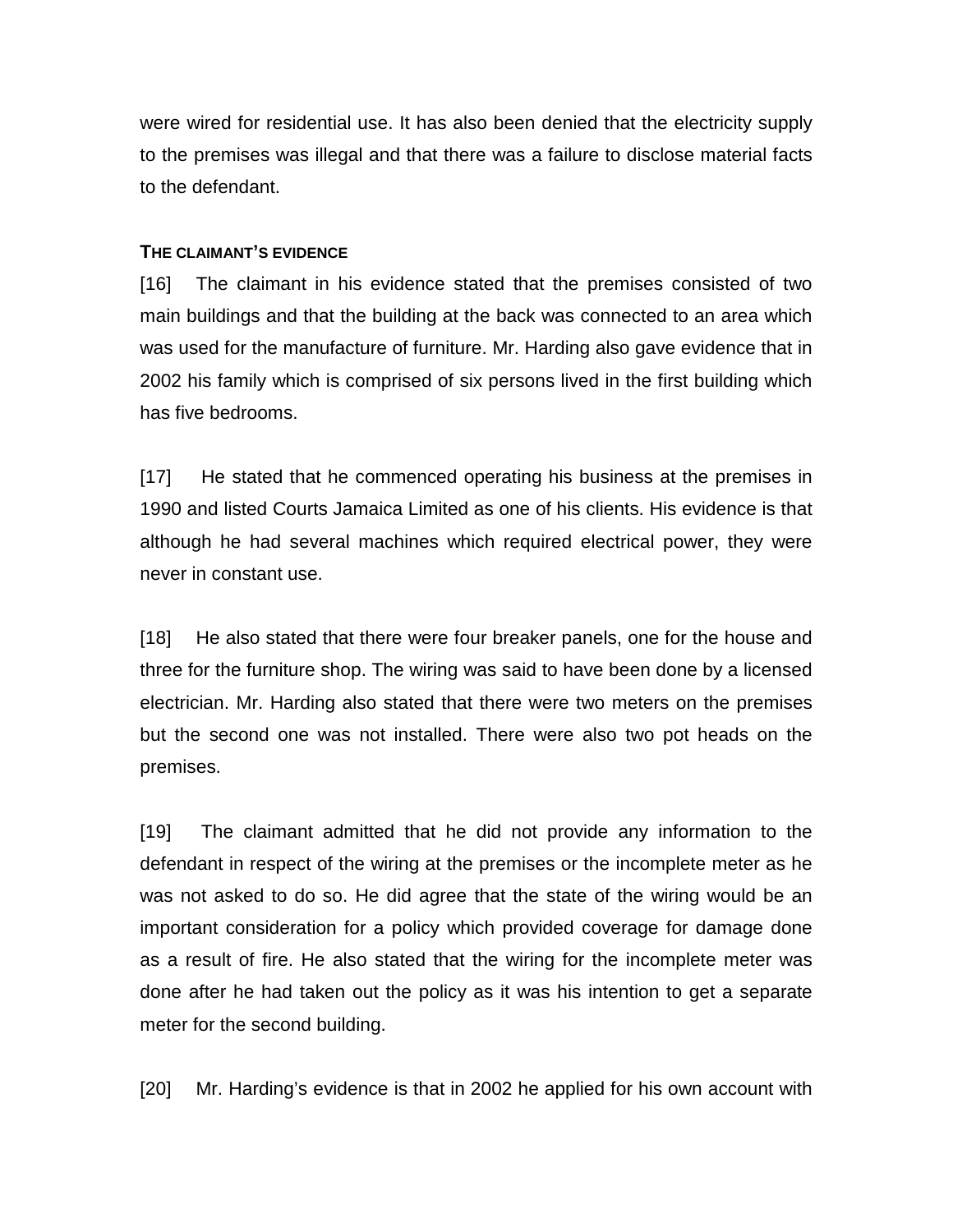the J.P.S. Co. and the premises was rewired. At that time the premises was being used for residential purposes. He indicated that the purpose of the rewiring was to accommodate residential as well as commercial activities.

[21] Mr. Harding also gave evidence that the Fire and Special Perils policy which he took out on the  $22<sup>nd</sup>$  April 2008 with the defendant covered the buildings, their contents, plant, machinery and stock in trade. He did not recall any question being asked on the proposal form with respect to the electrical wiring. He also stated that no one from the defendant company had ever visited the premises prior to April 2009.

 $[22]$  On the  $20<sup>th</sup>$  April 2009 the premises was gutted by fire and its contents destroyed. He stated that his income was approximately \$250,000.00 per month. He also indicated that at that time, he was in arrears with the J.P.S. Co. His evidence is that a few weeks before the fire someone from the J.P.S. Co. had come to disconnect his electricity supply but he persuaded them not to do so. He asserted that at the time of the fire his electricity supply was lawfully connected and he had received bills up to the  $30<sup>th</sup>$  June 2009.

[23] In cross examination, the claimant stated that he supplied furniture to large companies, specifically Courts Jamaica Limited and Bargain Furniture. The furniture was stored in the second building on the premises which had three rooms. Goods were also stored in that building. He indicated that he began to operate a business at the premises and that prior to that it was only used for residential purposes.

[24] Mr. Harding disclosed that he had three circular saws, two jig saws, two drills, a rotor, an air compressor, a band saw, a lathe and two sanding machines. There were three air conditioning units at the house, three or four televisions, a refrigerator, ceiling fan and other small appliances. He also had a generator.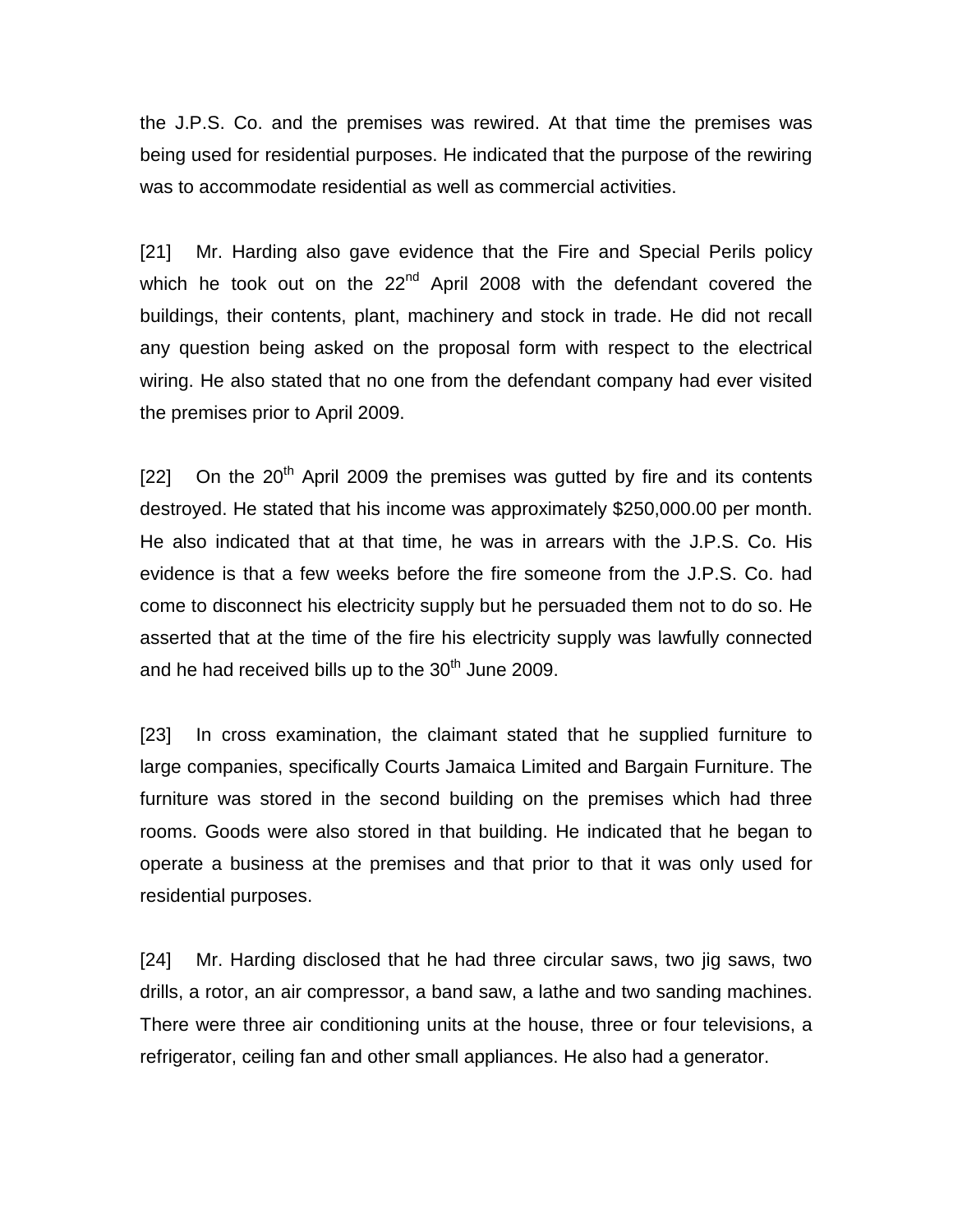[25] The claimant admitted that from 2002 when he established an account with the J.P.S.Co he was always in arrears except for one occasion. He also stated that the electricity supply at the premises was disconnected on one occasion and that he had paid the reconnection fee on the 22<sup>nd</sup> April 2004. On March 16, 2005 the account was up to date but by July 2009 there were arrears in the sum of three hundred and thirty three thousand dollars (\$333,000.00). He stated that despite this his electricity was never disconnected as he usually asked the persons who came to disconnect for leniency. He could not recall how many times he did this but it could have been two or three times. He said "I ask and they leave".

[26] He was unable to say whether there was a red tag on the meter at the time of the fire. He was also unable to recall whether the generator was in use although he admitted that it was possible that it was being used.

[27] The claimant stated that the two buildings on the premises are separate. There is a covered space between them that is used for spraying. The roof of that area is supported by the wall between his premises and the neighbouring property. There were electrical outlets in that section and a breaker panel had been installed to serve that area.

[28] The claimant denied that the premises were not wired for commercial operations. He also said that he did not know whether the contract with the J.P.S. Co was for a residential or commercial supply of electricity.

[29] Mr. Carl Wilson, who is a Quantity Surveyor, gave evidence in support of the claimant's claim for loss of earnings.

#### **DEFENDANT'S EVIDENCE**

[30] The defendant called three witnesses, Miss Jennifer Williams, Miss Marcia Jarrett and Mr. Aggrey Palmer.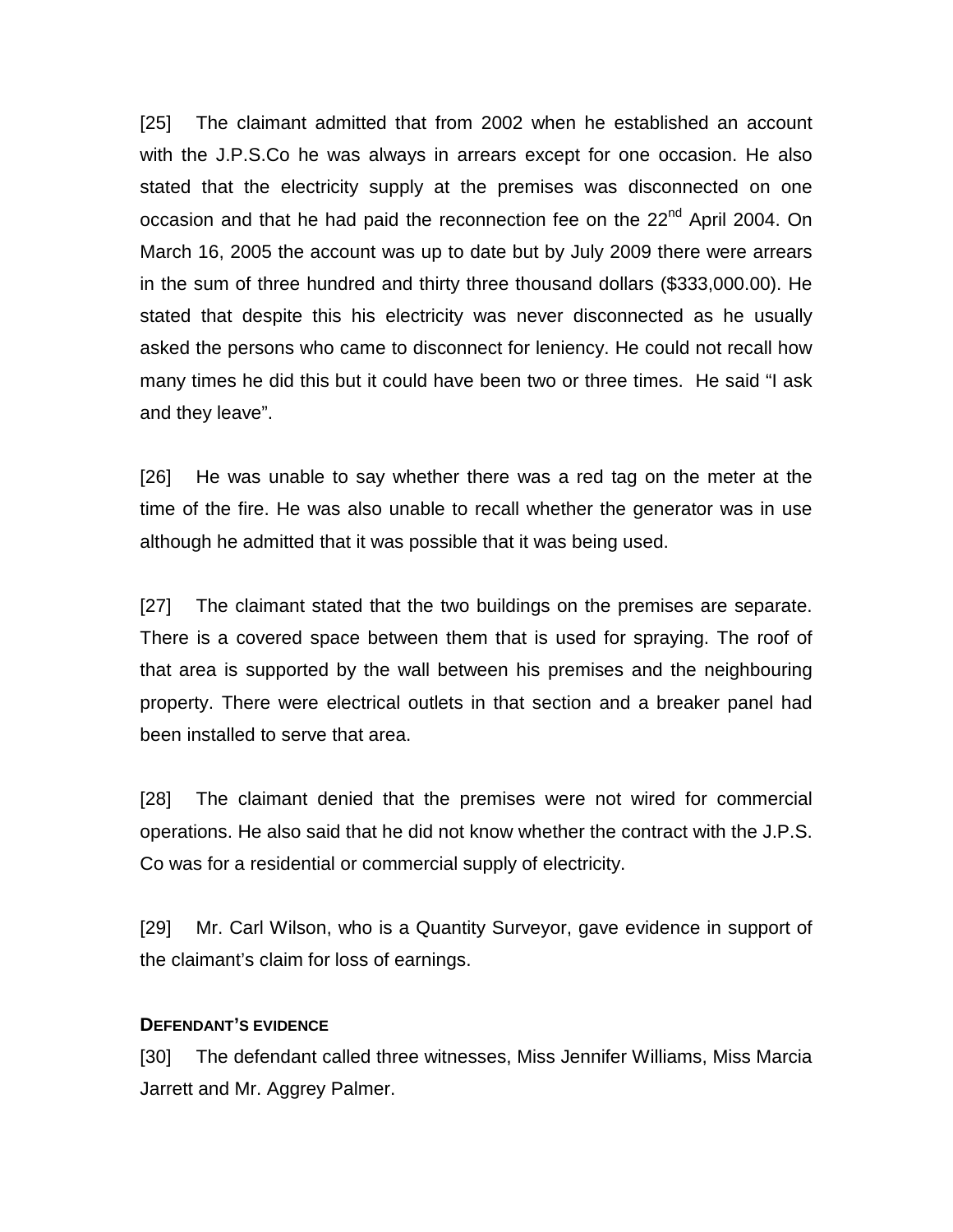[31] Miss Williams who is a Customer Care Officer at the J.P.S. Co stated that the claimant established a residential account with that company in January 2002. Her evidence is that no application was ever made to change the contract to one for a commercial supply of electricity. She said that had such an application been made, the J.P.S. Co. would have checked to ensure that the claimant had installed the proper wiring and that it was certified as such by the Government Electrical Inspector. She also stated that the company would have arranged for one of its technicians to visit the premises to determine whether any changes were needed in relation to the power lines to accommodate the commercial usage. This was a means to ensure against overload of the lines which served the particular customer.

[32] It was further stated that the records of the company indicate that the claimant's electricity supply was disconnected on the  $20<sup>th</sup>$  April 2004 for non payment of bills. The supply was reconnected on the 22<sup>nd</sup> April 2004 after he made payments on the account and entered into an agreement to pay the outstanding sum. The account was brought up to date on or about the 16<sup>th</sup> March 2005.

[33] The witness also indicated that the J.P.S. Co's records indicate that the claimant's electricity supply was disconnected on eight occasions between October 2, 2006 and March 19, 2009 and that no reconnections were recorded on the account during this period. Miss Williams also indicated that the balance on the account up to April 2009 was three hundred and thirty four thousand nine hundred and forty three dollars (\$334,943.00).

[34] Miss Williams also explained that an account is still treated as active by the J.P.S. Co. even when the customer's supply has been disconnected and a bill will still be generated. In the event that the meter shows that there has been usage since disconnection the customer will be billed and the supply disconnected again.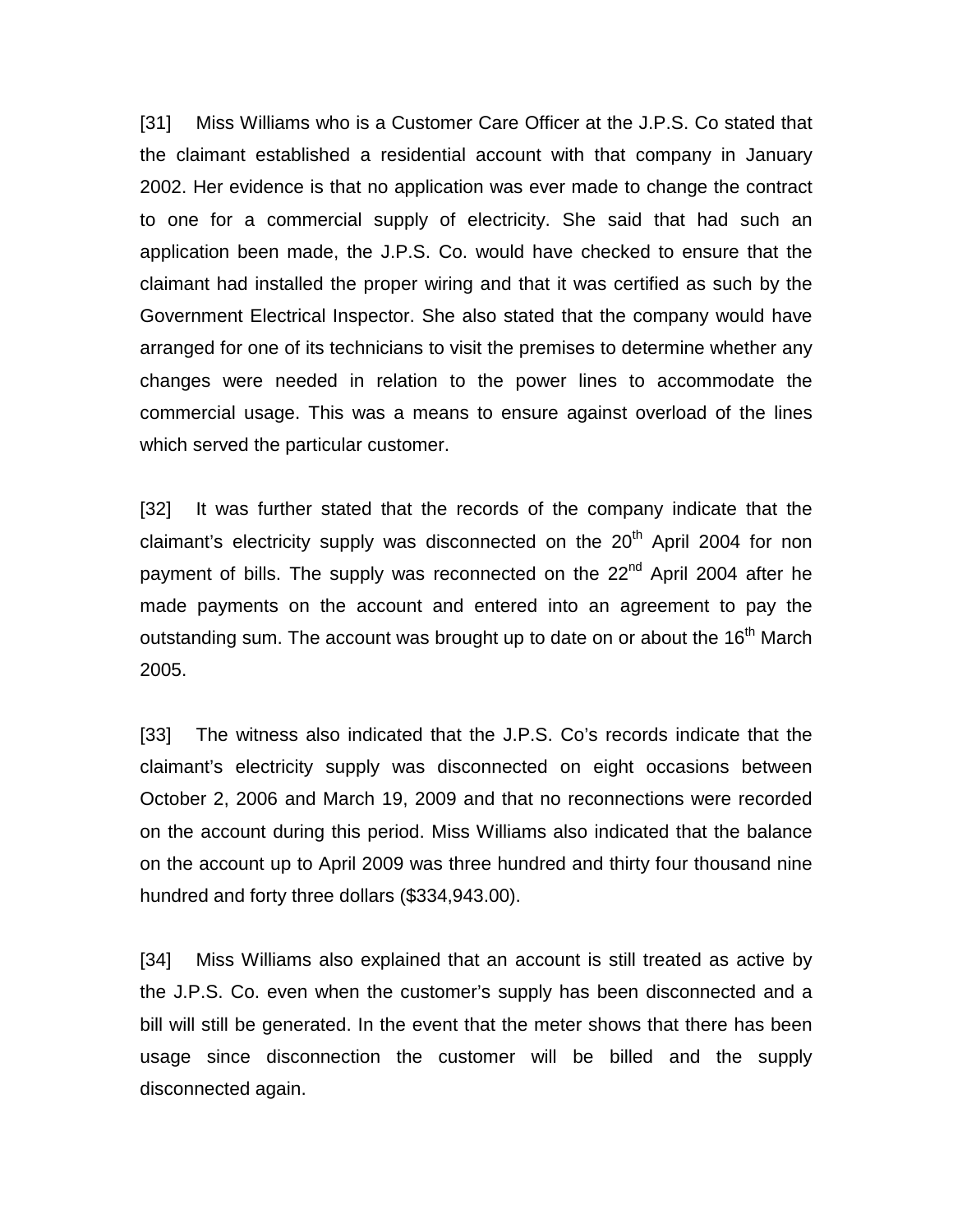[35] In cross examination, she stated that disconnections are done by independent contractors and that once the meter is tagged with a red seal it means that the power supply has been disconnected. She also indicated that where there are major arrears the J.P.S. Co. may remove the customer's meter. The witness also said that she had not seen anything in the claimant's records which indicated that he had been prosecuted for trespassing on the works of the J.P.S. Co. She also stated that the claimant although in arrears had been making payments on the account.

[36] Miss Williams also expressed the view that in a situation where there had been six reconnections by a customer, that would be a clear indication to disconnect the supply of electricity at the pole. She also said that the decision as to whether the supply should be disconnected at the meter or the pole may be influenced by the fact that the customer is making payments on the account.

[37] Miss Marcia Jarrett, a Senior Underwriter of the defendant stated that where the client uses a Broker, a Broker's Slip would be submitted to the defendant. The information contained in that document would be used to assess the risk.

[38] Her evidence is that on the  $16<sup>th</sup>$  April 2008 the defendant received a Broker's Slip from Guardian Insurance Brokers seeking coverage for the claimant's property. She then assessed the risk to be incurred. Among the matters deemed to be material were:-

- (a) The location of the property to be insured,
- (b) The construction and the lighting of the buildings,
- (c) The occupation or use of the building to be insured and its estimated value,
- (d) The proximity and occupation of the neighbouring buildings on all sides,
- (e) The stock in trade and the contents to be insured,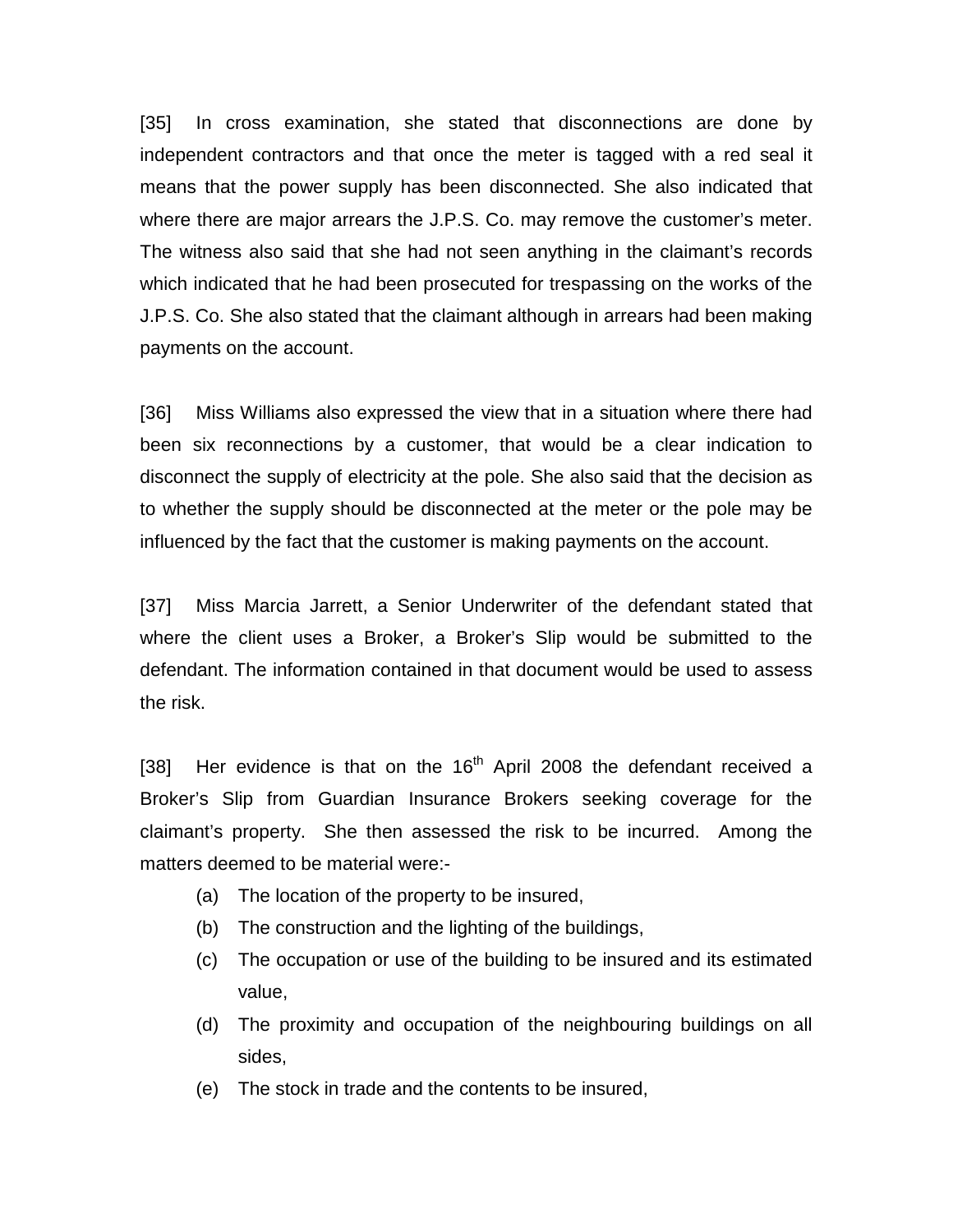- (f) Whether the construction of the buildings were adequate or suitable to secure the quality and quantity of the content,
- (g) Stock-in- trade and equipment to be insured, the extent of the coverage; and
- (h) The applicable extensions being proposed by the Broker as set out in the Broker's slip.
- [39] Miss Jarrett stated that the Broker's Slip revealed the following:-
	- *(i) The property to be insured was quasi-commercial and quasiresidential consisting of two buildings, stock-in-trade, plant machinery, equipment and tools used in connection with the furniture manufacturing and assembly business, and household contents.*
	- *(ii) One of these buildings was a single storey structure valued at \$2,600,000.00 and used for furniture manufacturing and assembly. It was constructed of reinforced concrete walls and metal angle iron and mesh with roof of corrugated zinc sheeting, and used for furniture manufacture.*
	- *(iii) The said single storey structure contained stock-in- trade such as plant machinery, equipment and tools to be used in connection with the furniture manufacturing business to the value of \$2,500.000.00.*
	- *(iv) The other building on the property was a single storey five bedroom dwelling house constructed of reinforced concrete and nog walls with a roof of corrugated zinc sheeting and had a value of \$8,600.000.00.*
	- *(v) The household contents within the said dwelling house were valued at \$2,000,000.00.*

[40] The broker is said to have then submitted a Binder and Specification Cover which did not contain any additional information that would have affected the defendant's coverage of the risk. The defendant issued a Fire and Special Perils Policy of Insurance to the claimant with a sum insured of seventeen million seven hundred thousand dollars (\$17,700,000.00) for the period April 22, 2008 to April 21, 2009.

[41] The witness stated that had the claimant informed the defendant that the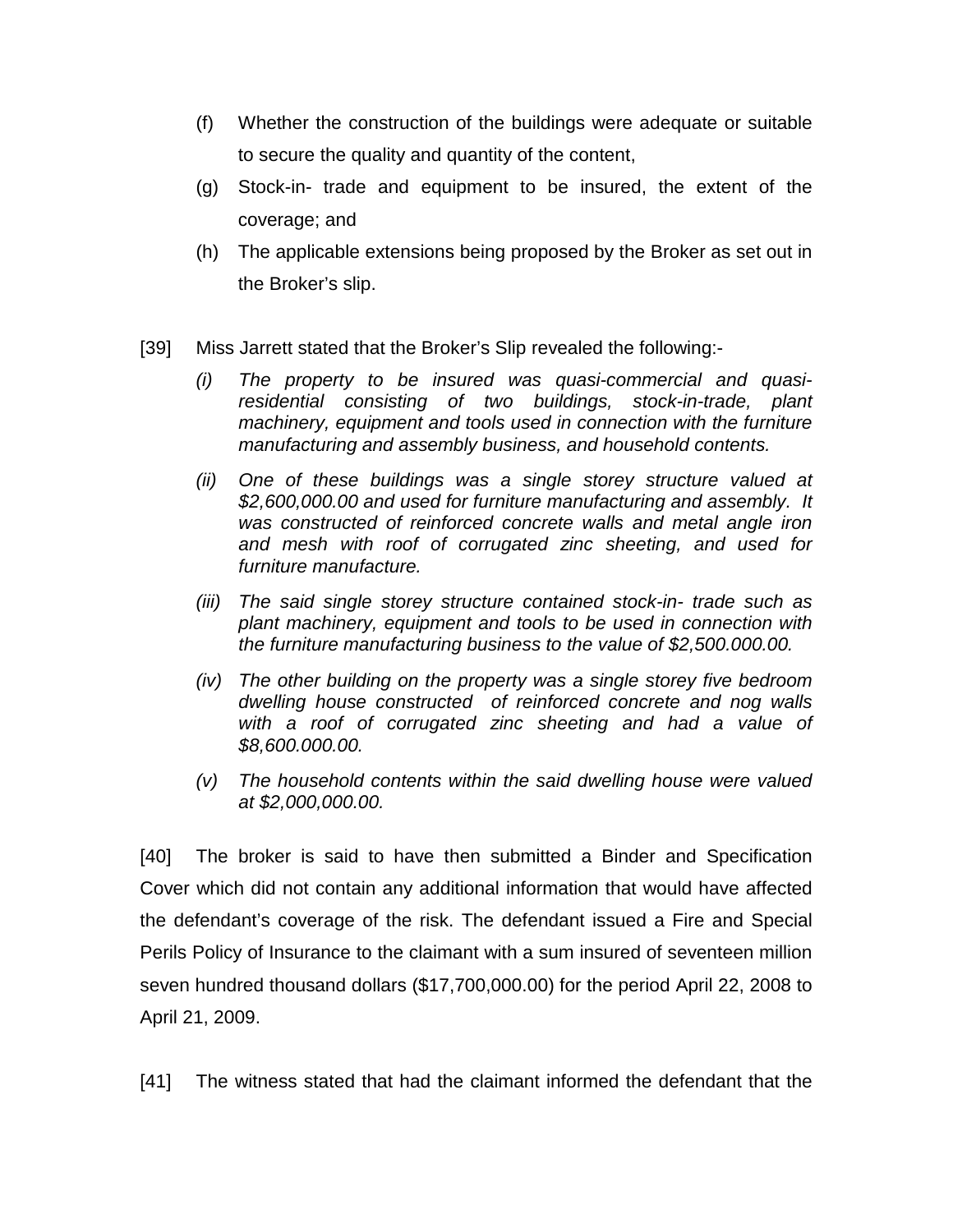property was comprised of a woodwork shed and not just two buildings she would have endorsed the Broker's Slip "pending inspection" and made arrangements for a site visit. This would have been done to ascertain whether all three buildings particularly the woodwork shed were insurable.

- [42] The witness stated that the claimant did not disclose :
	- (i) The presence of the "woodwork shed";
	- (ii) The alleged illegal connection; and
	- (iii) The alleged unsuitability of the wiring for commercial purposes.

Miss Jarrett indicated that the matters listed above were relevant to the defendant's assessment of the risk. She stated that had the claimant disclosed to her that his electricity had been disconnected by the J.P.S. Co. on numerous occasions and was never reconnected she would have declined to accept the risk on the basis that he was a moral hazard.

[43] In cross-examination, the witness stated that she did not ask any questions about lighting or the proximity of the buildings on the claimant's property. She also said that she did not inspect the property prior to accepting the risk. She did however indicate that she knew that the claimant was engaged in the manufacture of furniture at the premises. The witness also stated that when she read Mr. Palmer's report and saw reference to a shed, it caused some concern as she formed the view that there was now a third building on the premises.

[44] Miss Jarrett also stated that she did not have personal knowledge of whether the claimant's electricity supply had been disconnected prior to April 2008 and whether the connection at the premises was legal or illegal. She also indicated that information as to prior disconnections at the premises may be relevant to her decision as to whether or not to accept the risk depending on the circumstances.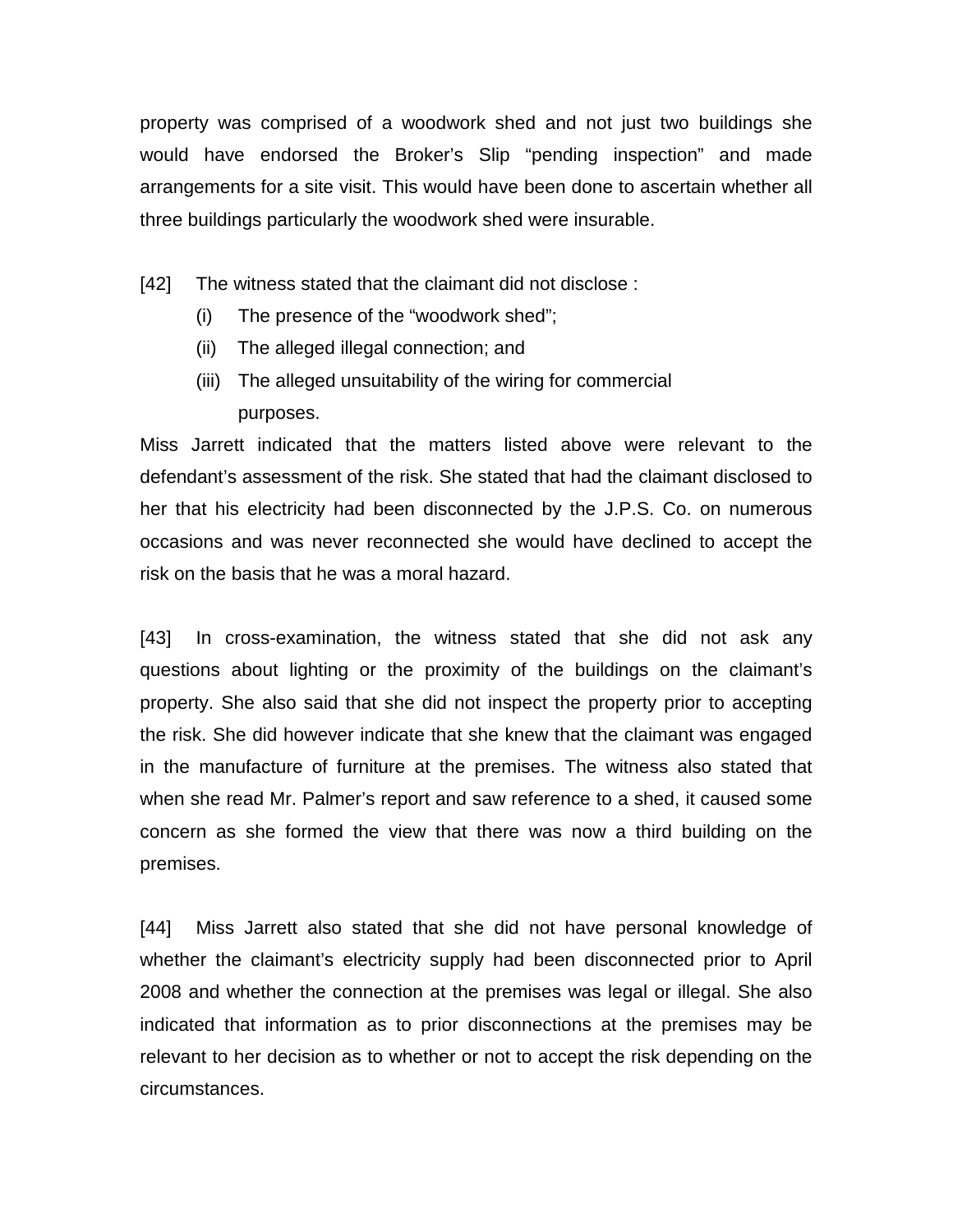[45] Mr. Palmer who is a licensed electrician gave evidence that he inspected the claimant's premises on the  $4<sup>th</sup>$  May 2009 in the presence of the claimant. He stated that he saw two structures with an adjoining roof between them and that the area in which the claimant's workshop was located was burnt out. He took photographs and observed that the electricity supply had been disconnected at the pothead which is the entrance point for power to the building. Mr. Palmer also made the following observations:-

- (i) The meter #771147 was seen with a red seal which indicates that the meter was disconnected by the J.P.S. Co.
- (ii) There was a second meter socket which was incomplete;
- (iii) The PVC insulated wires that enter the Main Distribution Panel had no bushing.

[46] He expressed the view that the wiring at the main distribution panel was not electrically safe or mechanically strong. In this regard he made reference to the Jamaica Standard 21 manual which governs electrical installations. The absence of bushings was said to be a fire hazard. The witness explained that bushings serve as a second layer on insulation and are used to prevent short circuiting. He also stated that the regulations provide for double insulation where wires enter the panel and the absence of bushings can result in a fire hazard.

[47] Mr. Palmer stated that the premises was wired for residential use and that in order for it to be upgraded to a commercial power supply, the Government Electrical Inspector would have to check to ensure that the wiring is suitable for commercial needs. He said that wires were seen running along the walls at the premises and in touching distance. He also stated that whilst it is permissible for residential wiring to run along the wall where commercial premises are concerned, they must be encased in conduits or placed in the wall.

[48] He also said that the wires entering the pothead were small and insufficient to meet the possible demand for the previously connected load. The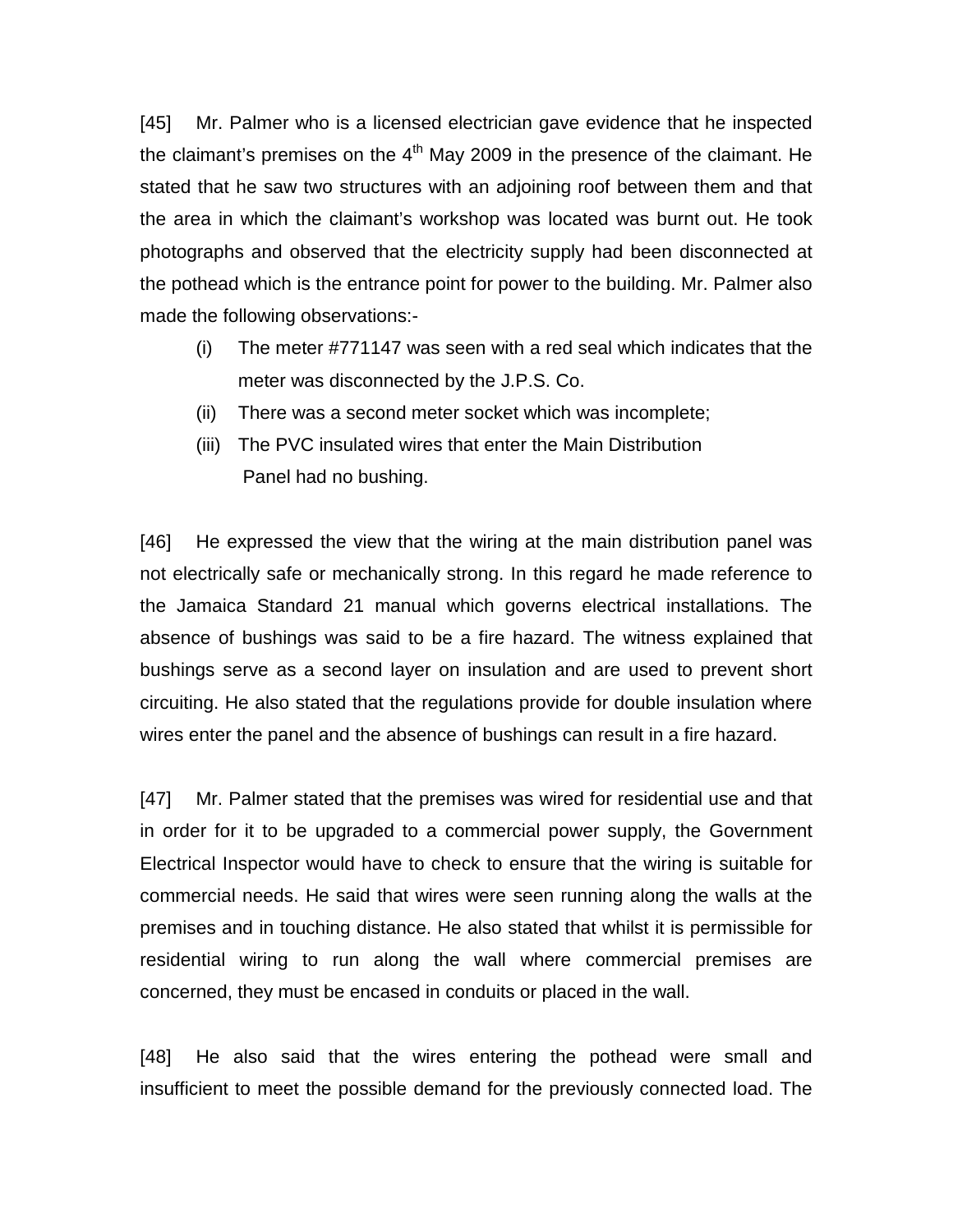witness did however indicate that he was unable to make a conclusive determination as to the cause of the fire. He also stated that he did not see any bushings at the main distribution panel. He explained that these are grommets or sleeves made of material that does not support burning which are used to protect wires. Mr. Palmer also stated that in a commercial installation, isolators would be used so that equipment would not be directly plugged into the wall. This he said was designed to facilitate the use of a lock out tag which would prevent a machine from being accidentally energized. He also opined that the premises would not be certified for commercial use without the installation of isolators.

[49] He referred to the provisions of the Jamaica Standard 21 manual in support of his assessment of the wiring at the Claimant's premises.

[50] In cross-examination, Mr. Palmer stated that it was possible for plastic type bushings to disintegrate if they are exposed to fire. He also said that there was smoke damage to the main distribution panel which was situated in a bedroom that was not affected by the fire. He said that in arriving at his opinion that the premises were not electrically safe or sound, the absence of bushings was a factor that was considered. He also stated that he examined all of the panels and saw no remnants of bushings for the main panel. Mr. Palmer also stated that the code R10 on the claimant's electricity bill indicates that the supply of electricity is at the domestic rate. He also indicated that where a red seal is attached to a meter it means that the supply was disconnected.

#### **CLAIMANT'S SUBMISSIONS**

[51] Mr. Woolcock submitted that the parties to a contract of insurance owe each other a duty of utmost good faith. This he said means that the insured must disclose every material fact which may affect the insurer's decision to accept the risk. Counsel also submitted that this duty to disclose only applies to facts that were in existence as at the time of entering the contract of insurance unless the insured was under a continuing duty to disclose pursuant to the terms of the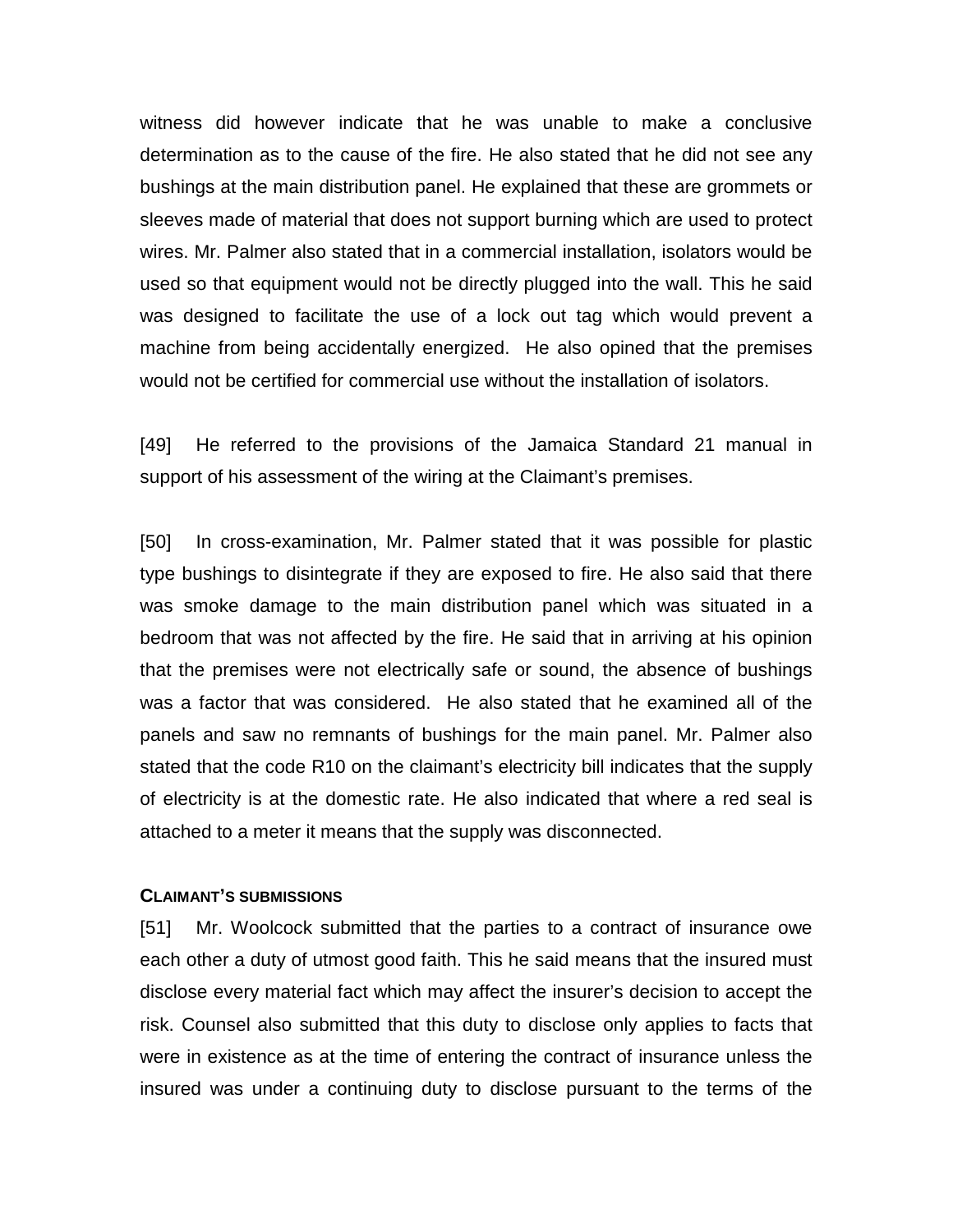contract.

[52] Counsel also asked the court to accept the claimant's evidence that at the date of the formation of the insurance contract the supply of electricity at the premises was lawful, in that, there was no unauthorized reconnection of the electricity supply to his premises. He also urged the court to find that with the exception of on occasion in 2004 the supply had not been disconnected by the J.P.S. Co. He referred to the three electricity bills from that entity in support of this assertion (exhibits 2A-2C) as well as the claimant's statement of account for the period February 2002 to July 2009 (exhibit 3) as confirmation that as at the date of the formation of the contract as well as up to the time of the fire on April 20, 2009 he was considered a lawful customer by the JPS who billed him monthly and collected his money whenever he made payments for electricity usage.

[53] Reference was also made to the evidence of the J.P.S. Co's representative, Miss Jennifer Williams that disconnections are carried out by independent contractors. Counsel highlighted the fact that although Mr. Harding's account was in fact in major arrears, Miss Williams could not say as a fact whether the supply was disconnected at the pole. He also referred to the fact that although Miss Williams stated that the J.P.S. Co. would remove a meter where there have been unauthorized reconnections, Mr. Harding's meter was never removed. This was said against the background of her evidence that the records show several disconnections without same being reconnected by the J.P.S. Co.

[54] The court was asked to reject the witness' evidence as being unreliable on the basis that it is highly unlikely that in the circumstances as alleged, the J.P.S. Co. would have allowed the claimant's meter to remain in place. Counsel asked the court to note that the records in support of Miss Williams' assertion that there were several disconnections were never tendered in evidence nor were any of the independent contractors who carried out these alleged disconnections called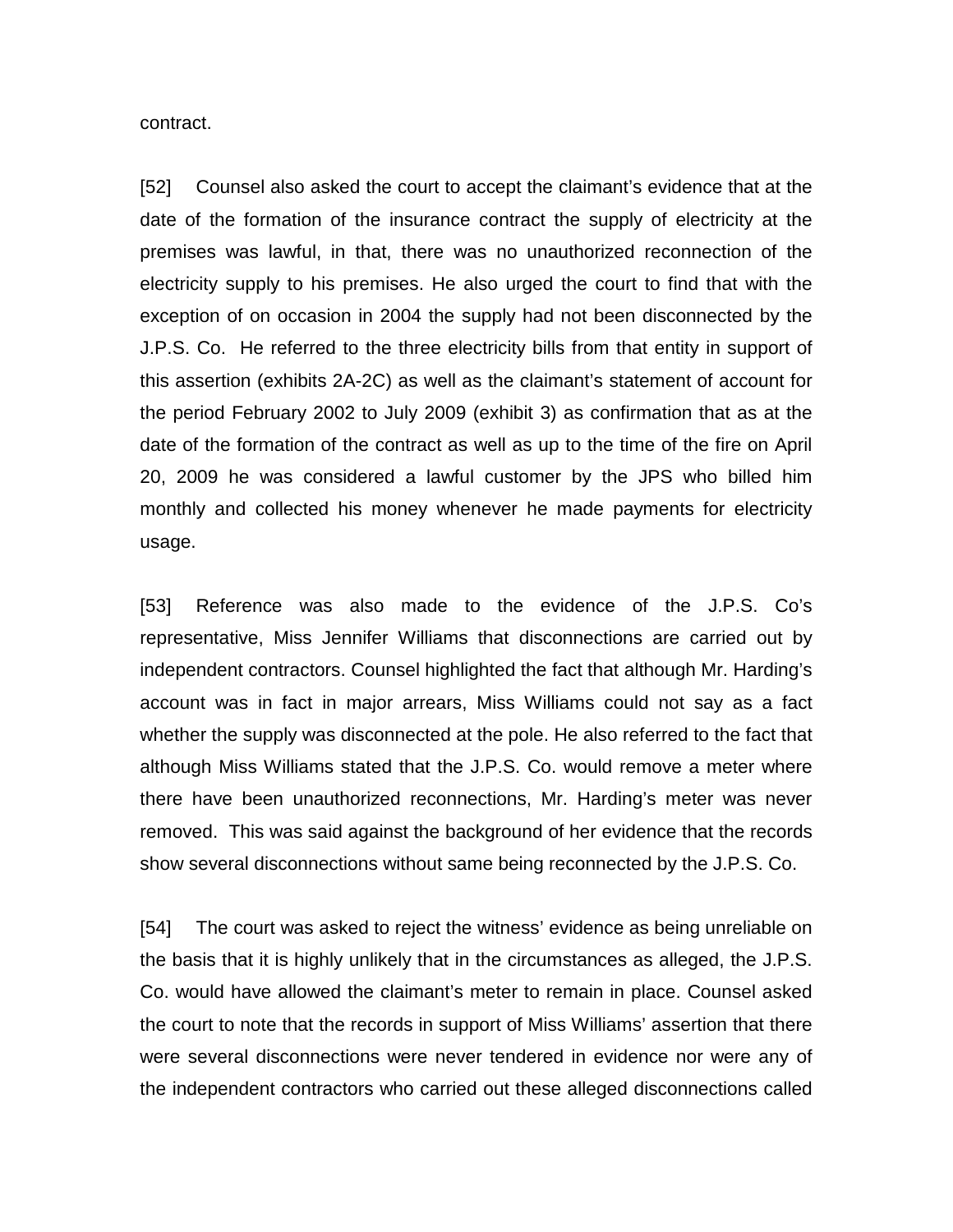to give evidence of such disconnections.

[55] In addition there was no record of Mr. Harding having been prosecuted for the alleged unauthorized reconnections. In those circumstances he asked the court to find that the claimant had a legitimate supply of electricity at the date of the formation of the contract on April 22, 2008.

[56] It was also submitted that the Defendant can only succeed in avoiding indemnity on the basis of a non-disclosure if such non- disclosure related to a material fact. In this regard he referred to the case of *Pan Atlantic Insurance*  **Co. Ltd. v. Pine Top Insurance Co. Ltd.** [1994] 3 All ER 581, in which the Court held that a circumstance is material if it would have had an effect on the mind of a prudent insurer in weighing up the risk. He stated that Miss Jarrett had admitted that a disconnection of electricity would not have been important to her in determining whether to accept the risk and submitted that any non- disclosure in that respect was not material and is therefore irrelevant.

[57] Counsel also referred to the case of *Joel v. Law Union and Crown*  **Insurance Co.** [1908] 2KB 863 in support of the proposition that the burden of proving non-disclosure rests on the insurer. He submitted that the Defendant has failed to prove more than one disconnection and/or that there was an illegal connection.

[58] He asked the court to find that there was no illegal connection on the basis that the claimant was billed by the J.P.S. Co. and payments collected from him.

[59] With respect to the wiring of the premises, Mr. Woolcock urged the court to find that they were properly wired. He referred to the claimant's evidence that he had enlisted the services of a licensed electrician, who rewired the entire property which was subsequently inspected by someone from the Government Electrical Inspectorate before the new meter was installed.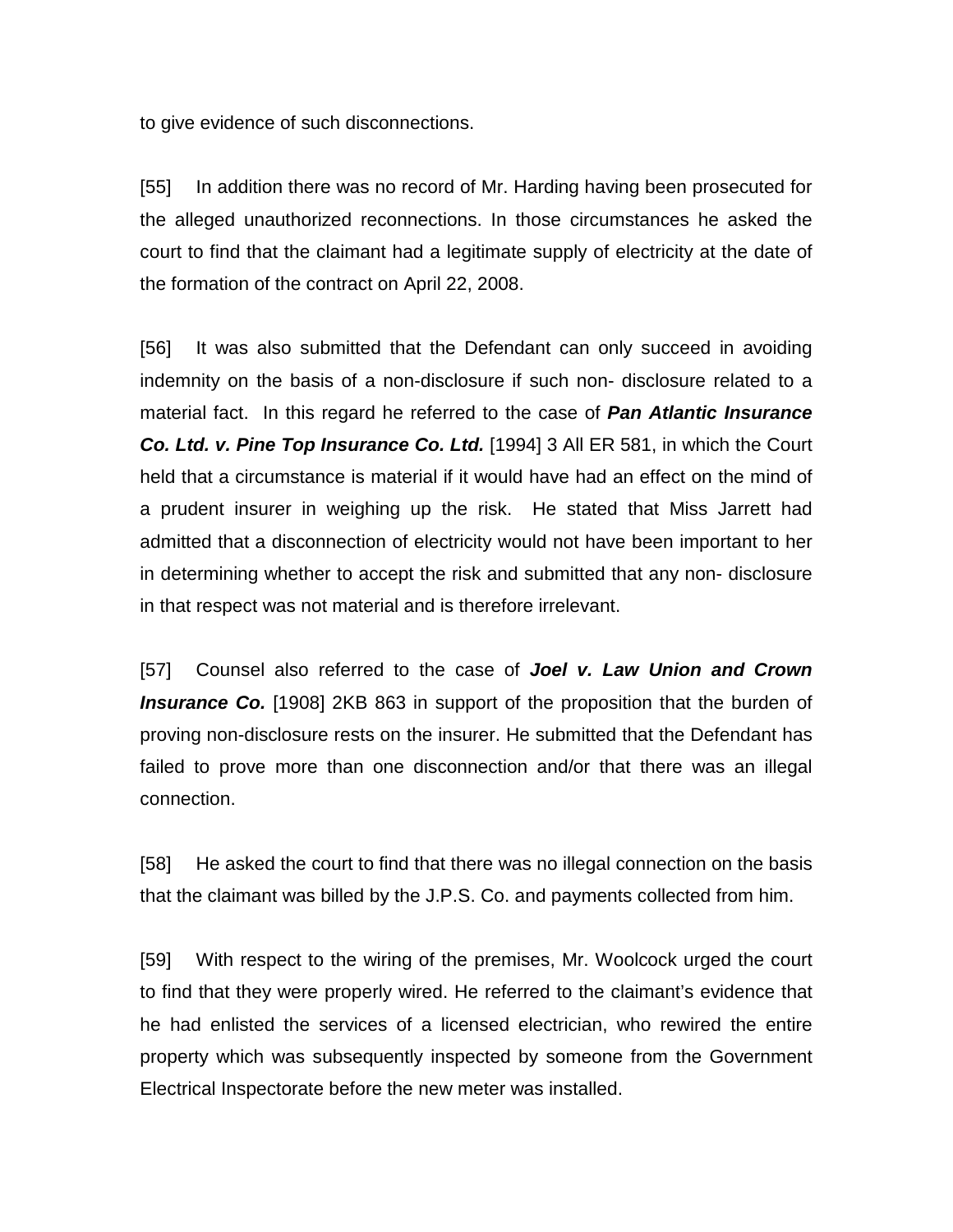[60] It was submitted that information as to whether the wiring was adequate for the commercial operations being undertaken at the premises would not have been within the knowledge of the Claimant and as such, could not have been disclosed by him. Reference was made to the case of *Joel v Law Union* (supra) as authority for the principle that the insured can only disclose what he knows. In that case Fletcher Moulton L.J said this at page 884;

*"…In my opinion there is a point here which often is not sufficiently kept in mind. The duty is a duty to disclose and you cannot disclose what you do not know. The obligation to disclose, therefore, necessarily depends on the knowledge you possess…. Your opinion of the materiality of that knowledge is of no moment".*

The Court was also urged to find that the Claimant was a simple furniture maker who could not have known whether his premises was wired for commercial use and as such the duty to disclose did not arise.

[61] It was further submitted that even if the Court were to find that the adequacy of the electrical wiring was within Mr. Harding's knowledge at the time when the contract was concluded, the Defendant has failed to prove any of the particulars of non-disclosure pleaded in its counter claim.

[62] Counsel also submitted that given the state of the building at the back of the premises, Mr. Palmer could not definitively say whether the wiring in that section was suitable for a commercial operation. It was also submitted that the electricity bills only establish that Mr. Harding's billing rate was residential and not that the wiring was not suitable for a commercial operation.

[63] Mr. Woolcock submitted that the issue of the incomplete meter box is irrelevant to the Defendant's case of non-disclosure as this was never pleaded by the Defendant and nothing was said by the expert for the Defence, Mr. Palmer, to indicate whether the presence of a meter socket had any bearing on the state of electrical wiring on the premises.

[64] Counsel urged the court to find that there is no evidence that there was a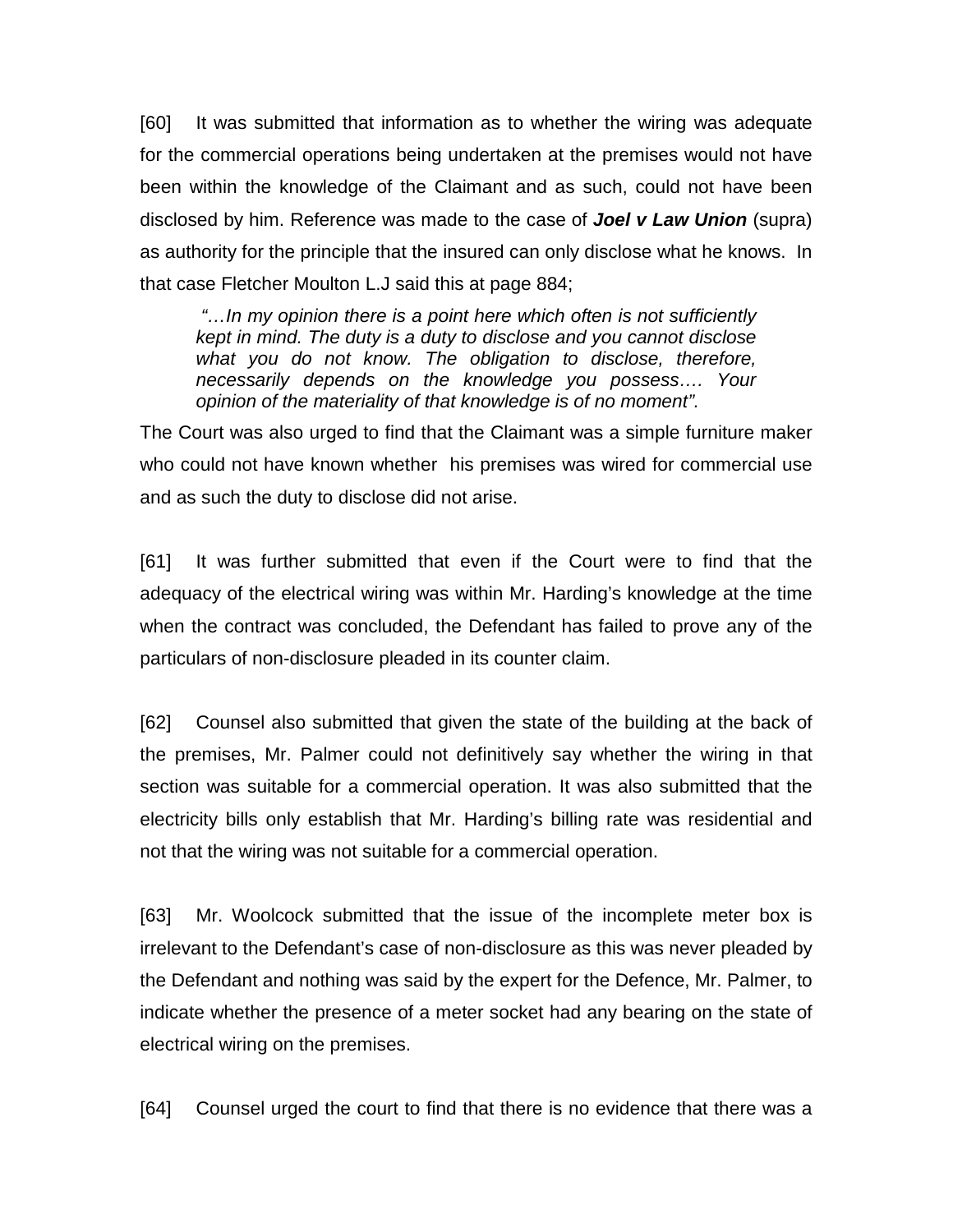woodwork shed on the premises. Reference was made to the testimony of the claimant and that of Mr. Palmer who he said stated that there were two buildings on the property. He also referred to exhibit 6, the building appraisal report, which was prepared from an actual inspection done by Mr. Karl Wilson on or about March 11, 2008.

[65] It was also submitted that Miss Jarrett ought to have inspected the premises before accepting the risk. Counsel made reference to her evidence in which she stated that certain matters would have impacted on that decision and pointed out that in spite of this, she did not make any enquiries of the broker. In this regard counsel relied on the case of *Manor Park Homebuilders Limited v AIG Europe (Ireland) Limited* [2008] IECH 174 in which Justice McMahon commenting on the principle of utmost good faith (*uberrimae fidei*) in the law of insurance said:-

*"The principle of uberrimae fidei, which applies to all insurance contracts, imposes a heavy onus of disclosure on the insured. . . . . This does not, however mean that the insurer can cover its eyes or abstain from making normal inquiries or investigations, in the expectation that, in the event of the risk materializing, it can point to the insured's omission and repudiate the contract. The insured's duty is balanced by a reciprocal duty on the insurer to make its own reasonable inquiries, to carry out all prudent investigations and to act at all times in a professional manner. In fact the onus to do this, because of its experience and expertise, lies primarily on the insurer."*

He went on to say:-

*"It would be strange indeed if the Court placed such a heavy onus on the insured without also insisting on the insurer to look out for its own interests. Uberrimae fidei is not a charter for indolent insures"*

[66] Reference was also made to the dictum of Davitt P. in the case of *Krelinger and Fernau Ltd. v. Irish National Insurance Co. Ltd* [1956] I.R 116 at 151 where he said:-

*"While the duty to make full disclosure of all matters material to the risk rests upon the insured, it does not fall to the insurer to relieve him of that duty by making inquiries, the converse is to this extent true, that the insured does not have to conduct the insurer's*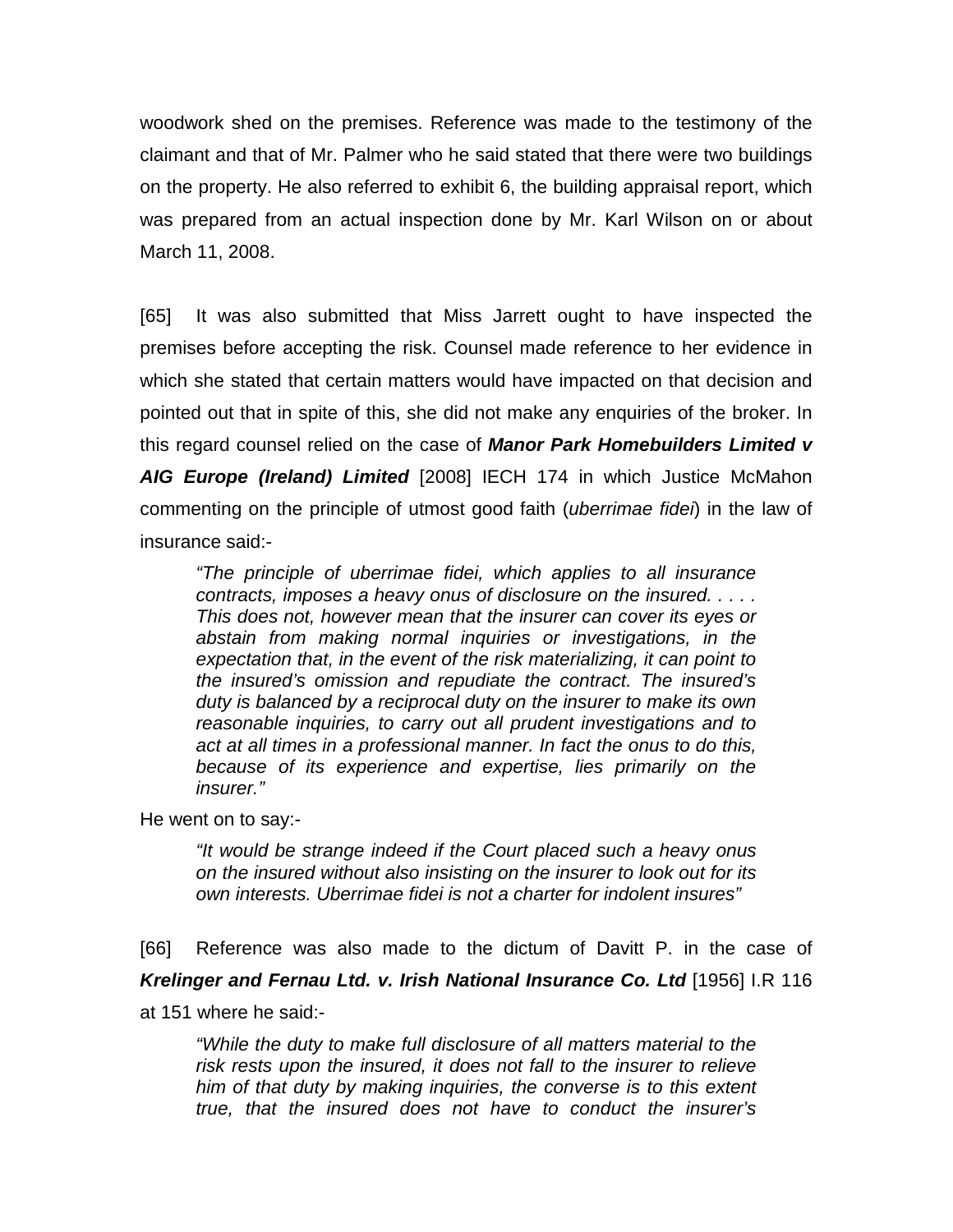*business for him. Where the contract, the performance of which the insures is asked to cover, contains a clear intimation that a matter, which is specifically referred to but not fully set out, is of importance, and full information is to be had for the asking, it would seem quite unreasonable and unjust to allow the insurer to repudiate liability on the grounds that he did not know and was not told the details of something which he was in fact told about."*

[67] The court was asked to find that on a balance of probabilities the Claimant has established that at the date of the fire, a valid and enforceable insurance contract existed between the parties and that the Defendant is obliged to indemnify the Claimant for his loss.

[68] With respect to quantum, counsel asked the court to infer from the evidence that Mr. Harding suffered a total loss in the early morning hours of April 20, 2009 and enter judgment for the entire amount of the cover, that is, Seventeen Million Seven Hundred Thousand Dollars (\$17,700,000.00) plus interest and costs.

## **DEFENDANT'S SUBMISSIONS**

[69] Mr. Manning submitted that the claimant breached conditions 4a and 8a of the contract when he failed to disclose to the claimant that:

- (a) There was a woodwork shed on the premises;
- (b) He was operating a commercial enterprise on property that was wired for residential supply of electricity;
- (c) The premises was not wired for commercial use;
- (d) The electricity supply to the premises had been disconnected on numerous occasions and he was operating with an illegal supply.
- [70] Conditions 4a and 8a state as follows:-

## *"4a. Alterations Repairs and Changes Under any of the following circumstances the insurance ceases to attach as regards the property affected unless the insured, before the occurrence of any DAMAGE, has obtained the sanction of the INSURER signed by*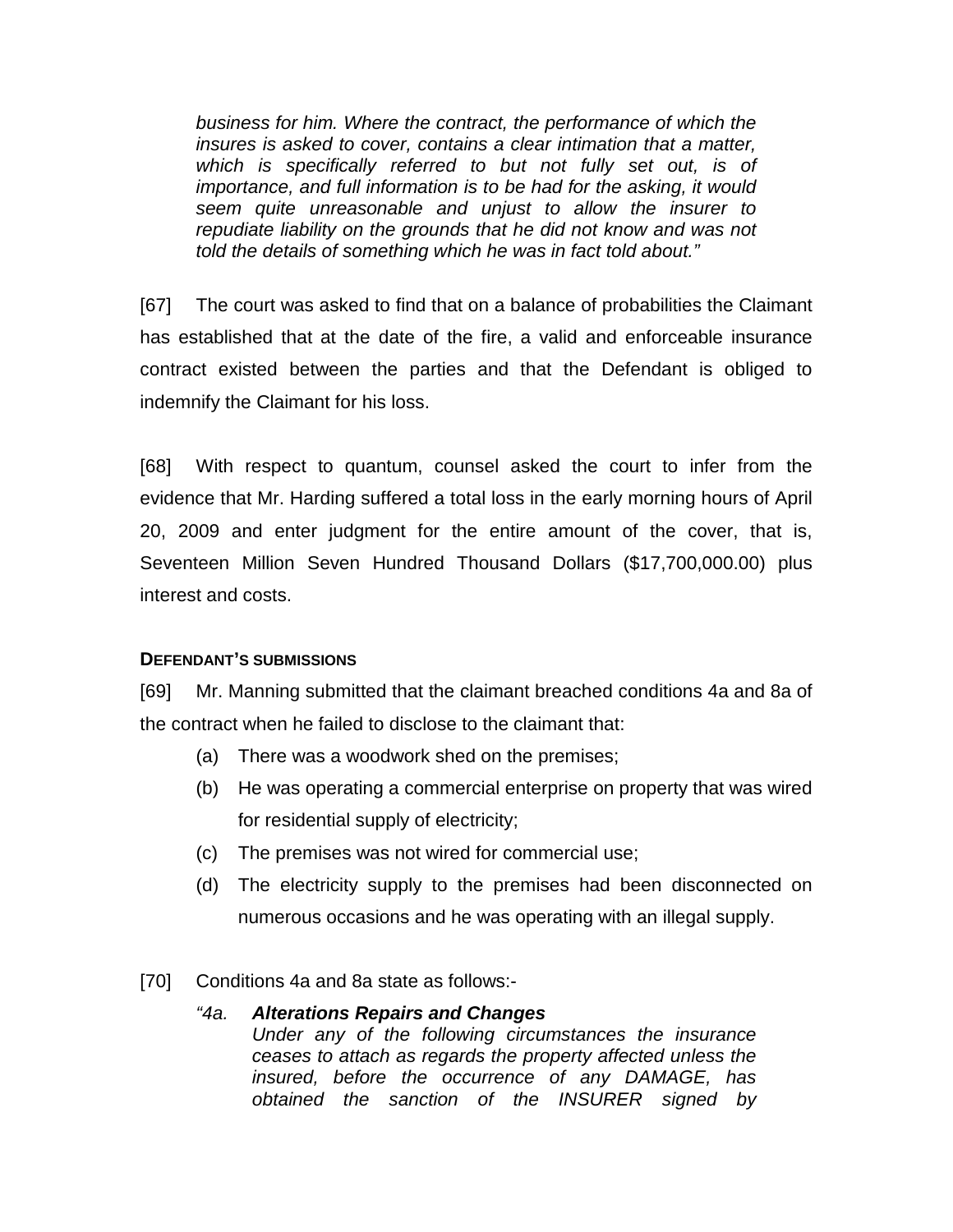*endorsement upon the Policy and paid an additional premium if required:*

*(a) If the trade or manufacture carried on is altered, or if the nature of the occupation of or other circumstances affecting the building insured or containing property insured is changed in such a way as to increase the risk of DAMAGE by any of the perils insured.*

## *8 Reasonable Precautions*

*The insured shall maintain the property insured in a proper state of repair and shall take all reasonable precautions to prevent DAMAGE thereto."*

[71] It was also submitted that the matters listed at items (a) to (d) in paragraph 69 above were material facts which would have impacted on the defendant's decision as to whether or not it would accept the risk. In these circumstances the claimant was said to be a moral hazard.

[72] In this regard, reference was made to the claimant's evidence that the building at the back of the premises was connected to an area which was used for the manufacturing of furniture. This area was put up after the construction of the two buildings on the premises. Counsel also referred to his evidence that there were electrical outlets in that area and that he did not disclose its existence as no questions were asked of him. It was also submitted that the evidence of Mr. Palmer supports the defendant's contention that there was a shed on the premises.

[73] Where the supply of electricity to the premises is concerned, counsel asked the court to reject the claimant's evidence that his electricity supply was not disconnected despite there being arrears of approximately three hundred and thirty three thousand dollars (\$333,000.00).

[74] Counsel also directed the court's attention to the claimant's evidence that he did not provide his broker or the defendant with any information with respect to the condition of the wiring at the premises because he was not asked about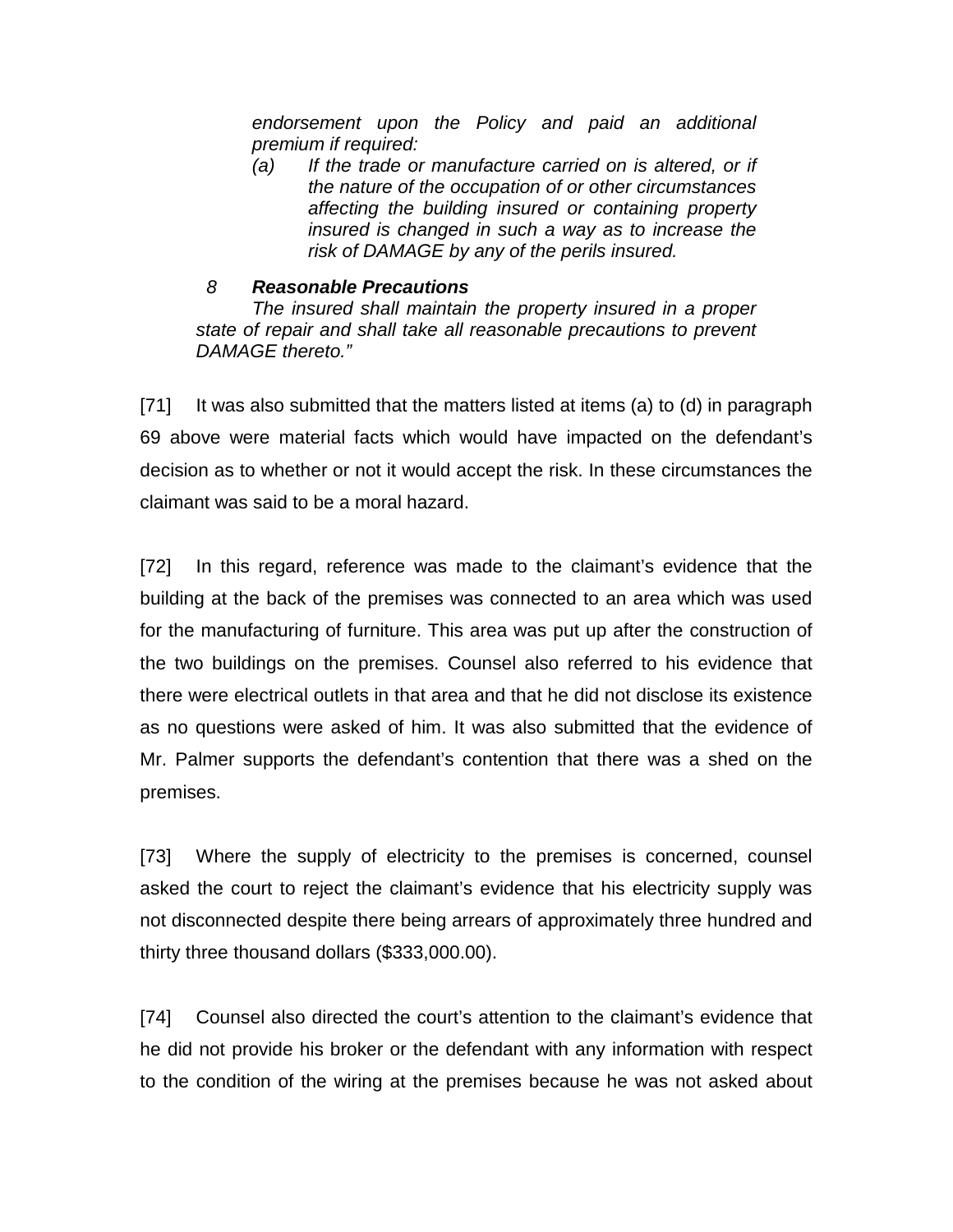this issue. He did however indicate that the condition of the wiring would have been relevant as fire was among the perils that were covered by the policy.

[75] With respect to the issue of non-disclosure, counsel referred to the dictum of Lord Mansfield in the case of *Carter v. Boehm* [1558 - 1774] All ER 183, in which it was emphasized that a contract of insurance is based on the utmost good faith. Reference was also made to the dictum of K. Harrison, JA in the case of *Insurance Co. Of the West Indies v. Elkhalili* SCCA No. 90 of 2006, delivered on the 19<sup>th</sup> December 2008, where he said:

*"In practice, the requirement of uberrimae fides means simply that an applicant for insurance has a duty to disclose to the insurer all material facts within the applicant's knowledge which the insurer does not know. There is a duty of disclosure and a duty not to misrepresent facts".* 

[76] Counsel also relied on the cases of *Smith-Thomas v. Insurance*  **Company of the West Indies,** claim no. 2006HCV01883, delivered on the 24<sup>th</sup> November 2008 *and Jester-Barnes v. Licenses and General Insurance Company Ltd.* (1934) 49 Ll. L. Rep. 231. Reference was also made to sections 22, 23 and 25 of the *Marine Insurance Act.*

[77] It was submitted that the duty of good faith imposes a duty on the insured not to misrepresent facts and to disclose all material information that is known to him at the time when the contract is being concluded. Where there was a breach of that duty the insurer was entitled to avoid the policy ab initio.

[78] Counsel further submitted that the duty to disclose is not restricted to matters that are raised in the proposal form nor does the absence of a proposal form relieve him from that duty. Reference was made to the case of *Woolcott v.*  **Sun Alliance Insurance** [1978] 1 W.L.R. 498 which dealt with the issue of moral hazard and the duty of disclosure.

[79] It was indicated that whilst there was no proposal form in this matter, the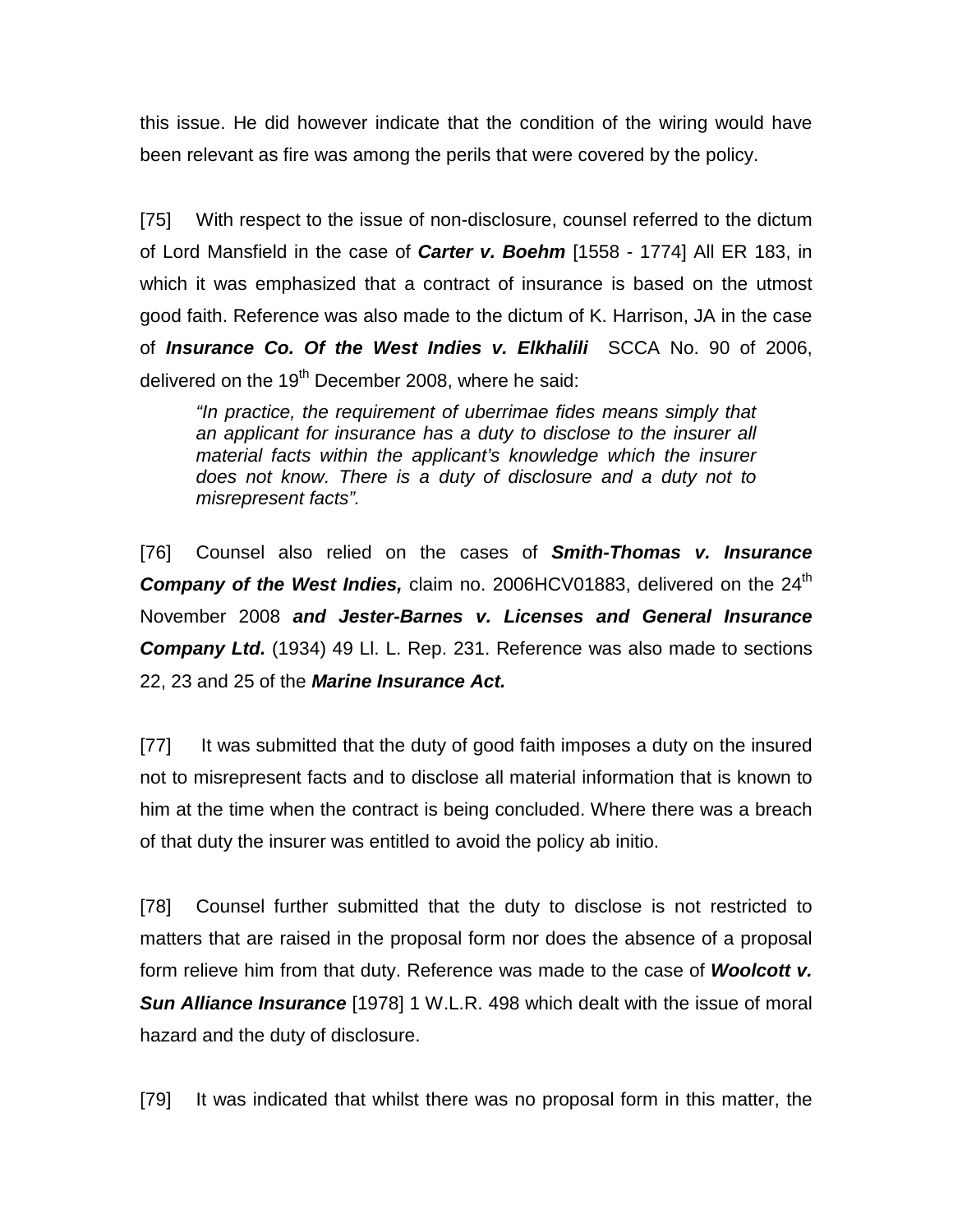claimant was proposed for insurance through a broker who submitted a broker's slip on his behalf. Miss Jarrett who gave evidence on behalf of the defendant indicated that whilst the broker's slip did not contain questions, all material facts were required to be stated.

[80] Counsel argued that based on the case of *Pan Atlantic Insurance Ltd. &*  **another v. Pine Top Ltd.** (supra), the defendant had the right to avoid the policy if it is established that:

- (i) There was either a misrepresentation or non-disclosure by the insured;
- (ii) The fact which the insured failed to disclose was known or ought to have been known to him;
- (iii) The fact was a material one; and
- (iv) The insurer was induced by the misrepresentation or non-disclosure to accept the risk.

[81] Counsel also stated that the broker's slip did not contain any information that the power supply was for residential use only or that the electrical wiring was incomplete. It was also submitted that the claimant failed to disclose the presence of the woodwork shed and that there was an illegal supply of electricity at the premises.

[82] With respect to the issue of materiality, counsel submitted that the test which is to be applied is whether a circumstance would be taken into account by a prudent insurer when assessing the risk. That is, would it have impacted on his decision to accept the risk and if so at what premium. In this regard, counsel referred to the evidence of Mrs. Jarrett who had stated that had the claimant disclosed that the supply of electricity was for residential purposes only and had been disconnected by the J.P.S. Co. on several occasions and had not been reconnected by them she would have declined to cover the risk on the basis that the claimant was a moral hazard.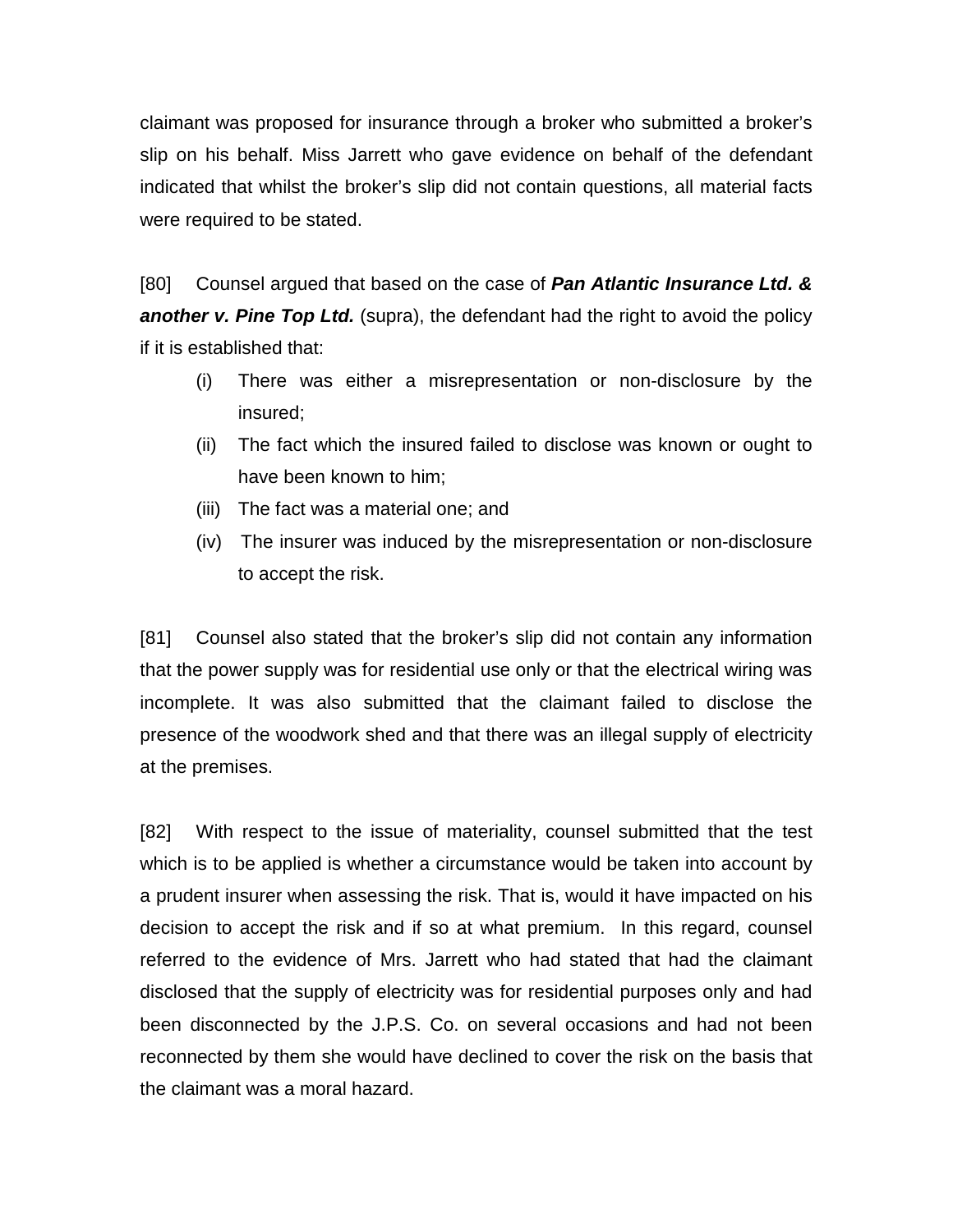[83] It was also submitted that based on the evidence, the claimant was a moral hazard and the policy was obtained on the basis of the non-disclosure of material facts.

[84] Reference was made to the case of *Locker and Woolf Limited v. Western Australian Insurance Company Limited* [1936] 1 K.B. 408, which was concerned with a failure to disclose a previous refusal of motor insurance.

[85] Counsel also cited the case of *Insurance Corporation of the Channel Islands (ICC) and Royal Insurance (UK) Limited v. The Royal Hotel Limited and others* [1997] EWHC 373 in which it was not disclosed that the defendant had caused a number of fictitious invoices to be created in order to improve the appearance of its financial performance for banking purposes. This was held to be a material fact for the assessment of whether to renew the defendant's fire insurance risk.

[86] With respect to inducement, it was submitted that there is a presumption of inducement and that the court is entitled to infer that the defendant would have refused to accept the risk if it had known about the wiring of the premises, the presence of the woodwork shed and the illegal supply of electricity. Counsel also argued that once the presumption is raised, the claimant has the evidential burden to show that the defendant was not induced to accept the risk and had failed to do so.

[87] Reference was made to the case of *Hillary Smith-Thomas v. Insurance*  **Company of the West Indies** claim no. 2006HCV01883, delivered on the 24<sup>th</sup> November 2008 in which Brooks, J.A. said:-

*"I find that the non-disclosure, being an obviously material one, would raise a presumption in ICWI's favour that it was in fact induced to accept the proposal on the terms that it did. There would be an evidential burden placed on Mrs. Smith-Dyer to show to the contrary."*

Specific reference was also made to paragraphs 31 to 43 of Miss Jarrett's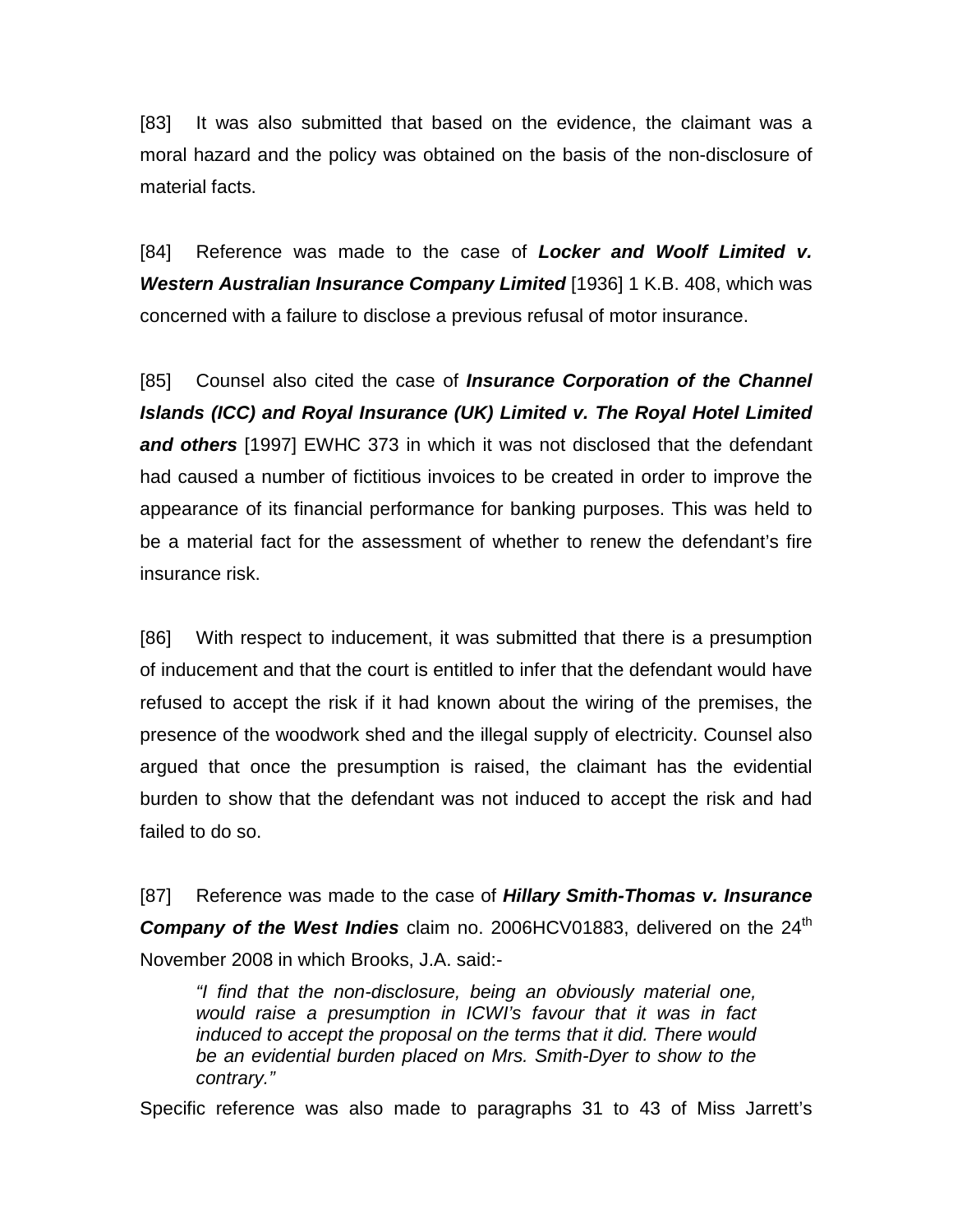witness statement.

[88] Counsel for the defendant also argued that the claimant breached conditions 4(a) and 8(a) of the policy which imposed a duty on him to take reasonable precautions not to increase the risk of damage to the property and to maintain the property in a proper state of repair. It was submitted that the defendant through the evidence of Mr. Palmer and Miss Williams with respect to the wiring and the supply of electricity at the premises has established that the claimant was in breach of the above conditions. The court was urged to find that the wiring at the premises did not satisfy the requirements of Jamaica Standards 21 and was likely to increase the risk of damage to the property.

[89] The court was urged to find that the defendant was entitled to avoid the policy on the grounds of the non-disclosure of material facts and the claimant's alleged breach of the policy.

## **THE ISSUES**

[90] The main issue in this matter is whether the defendant is entitled to avoid the policy of insurance in respect of the premises on the basis of non-disclosure. However, in order to make that determination the following issues need to be resolved:

- (i) Whether there was a shed on the claimant's property;
- (ii) Whether the premises was wired for the purpose for which it was being used;
- (iii) Whether the supply of electricity to the claimant's premises was unauthorized and /or illegal prior to and subsequent to the conclusion of the contract of insurance;
- (iv) Whether the condition of the wiring was disclosed to the defendant;
- (v) Whether the condition of the wiring increased the risk of damage to the property;
- (vi) Whether the disclosure of the information listed above was material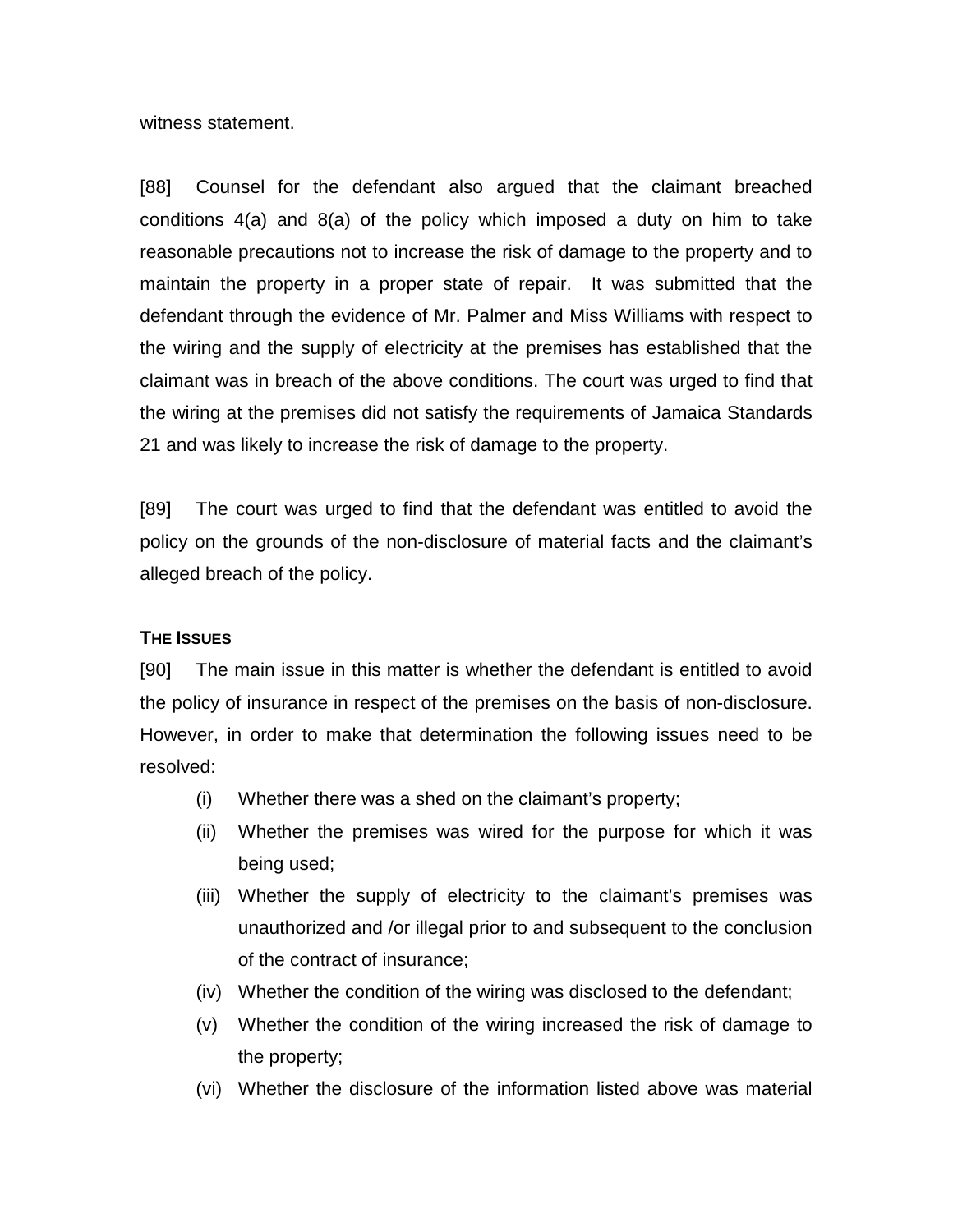to the contract and;

(vii) Whether the defendant was induced to enter into the contract as a result of the non-disclosure of these material facts.

## **THE LAW**

[91] It is settled that an insurer has the right to avoid the contact of insurance if the insured was guilty of fraud, non-disclosure or misrepresentation before the contract was entered into. This is so because an insurance contract is one which is said to be *uberrimae fidei* or of the utmost good faith. There is therefore a duty on the insured to answer the questions on the proposal for insurance correctly and truthfully. An applicant for insurance also has a duty to disclose to the insurer before the contract is concluded all material facts that the insurer does not or is not deemed to know but are known or deemed to be known to the insured. Any failure to disclose even if it is innocent, gives the insurer the right to avoid the contract *ab initio.* 

[92] The principles which underpin this duty of disclosure were stated by Lord Mansfield in *Carter v. Boehm* [1558-1774] All ER Rep 183 at 184 - 185. He said:

*"… insurance is a contract upon speculation. The special facts upon which the contingent chance is to be computed lie most commonly in the knowledge of the insured only. The underwriter trusts to his representation, and proceeds upon confidence that he does not keep back any circumstance in his knowledge to mislead the underwriter into a belief that the circumstance does not exist, and to induce him to estimate the risk as if it did not exist. Keeping back such circumstance is a fraud, and, therefore, the policy is void. Although the suppression should happen through mistake without any fraudulent intention, yet still the underwriter is deceived, and the policy is void, because the risk run is really different from the risk understood and intended to be run at the time of the agreement. The policy would equally be void, against the underwriter if he concealed… The governing principle is applicable to all contracts and dealings. Good faith forbids either party, by concealing what he privately knows, to draw the other into a bargain from his ignorance of that fact and his believing the contrary".*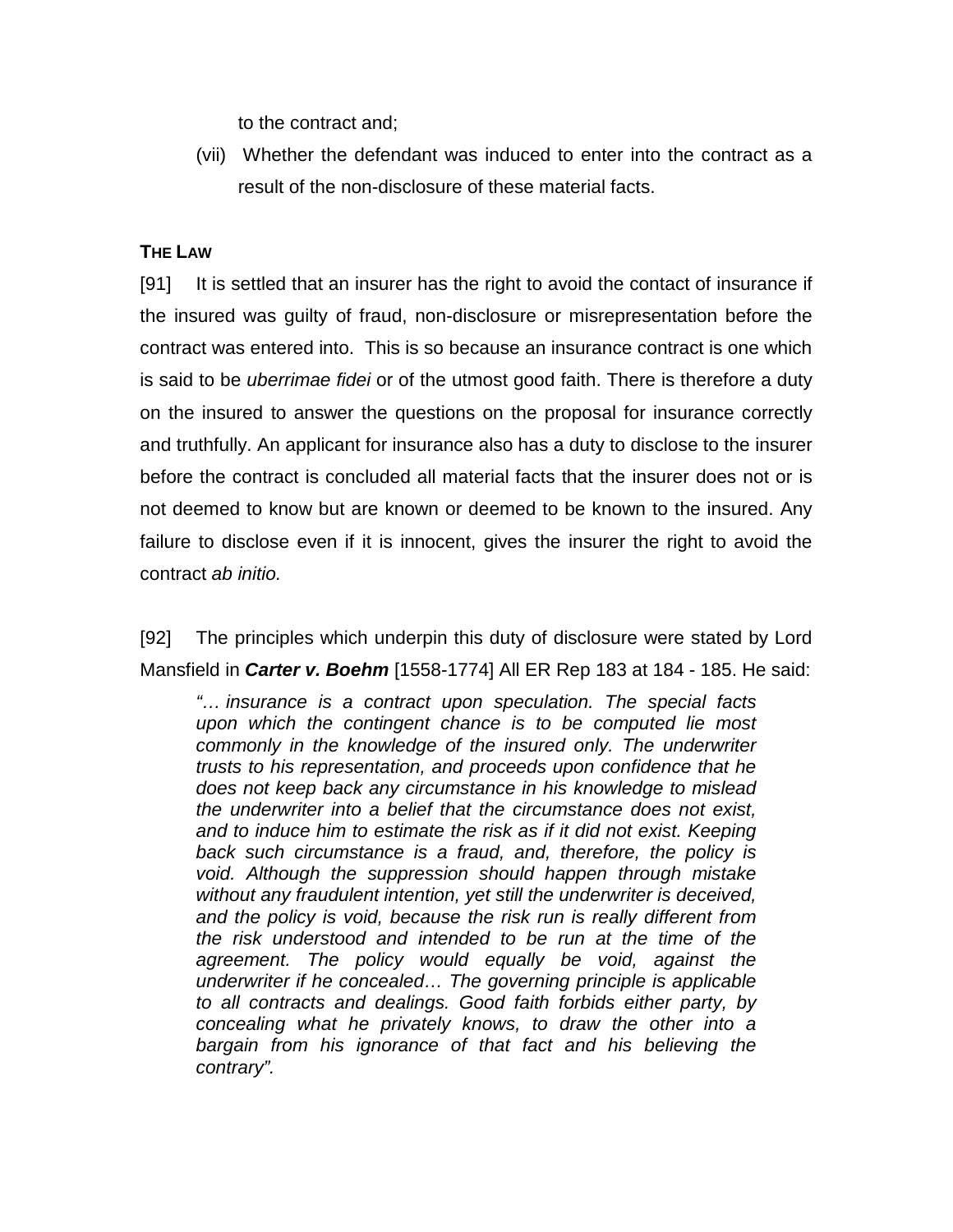[93] It has been accepted that this duty is codified in section 18 of the 1906

Marine Insurance Act (UK) which is similar to section 22 of the Jamaican *Marine* 

## *Insurance Act.* Section 22 states:-

*"A contract of marine insurance is a contract based upon the utmost good faith, and, if the utmost good faith be not observed by either party, the contract may be avoided by the other party."*

[94] Lord Mansfield in *Carter v. Boehm* also formulated the test which is to be

applied in order to determine what needs to be disclosed by an insured. He said:-

*"There are many matters, as to which the insured may be innocently silent. He need not mention what the underwriter knows… an underwriter cannot insist that the policy is void, because the insured did not tell him what he actually knew; what way soever he came to the knowledge. The insured need not mention what the under-writer ought to know; what he takes upon himself the knowledge of; or what he waives being informed of.*

*The under-writer needs not be told what lessens the risque agreed and understood to be run by the express terms of the policy. He needs not to be told general topics of speculation: as for instance— The under-writer is bound to know every cause which may occasion natural perils; as, the difficulty of the voyage—the kind of seasons the probability of lightning, hurricanes, earthquakes, & etc. He is bound to know every cause which may occasion political perils; from the ruptures of States from war, and the various operations of it. He is bound to know the probability of safety, from the continuance or return of peace; from the imbecility of the enemy, through the weakness of their counsels, or their want of strength, etc.*

*If an under-writer insures private ships of war, by sea and on shore, from ports to ports, and places to places, anywhere—he needs not be told the secret enterprizes they are destined upon; because he knows some expedition must be in view; and, from the nature of his contract, without being told, he waives the information…Men argue differently, from natural phenomena, and political appearances: they have different capacities, different degrees of knowledge, and different intelligence.*

*But the means of information and judging are open to both: each professes to act from his own skill and sagacity; and therefore neither needs to communicate to the other.*

*The reason of the rule which obliges parties to disclose, is to prevent fraud, and to encourage good faith. It is adapted to such facts as vary the nature of the contract; which one privately knows, and the other is ignorant of, and has no reason to suspect.*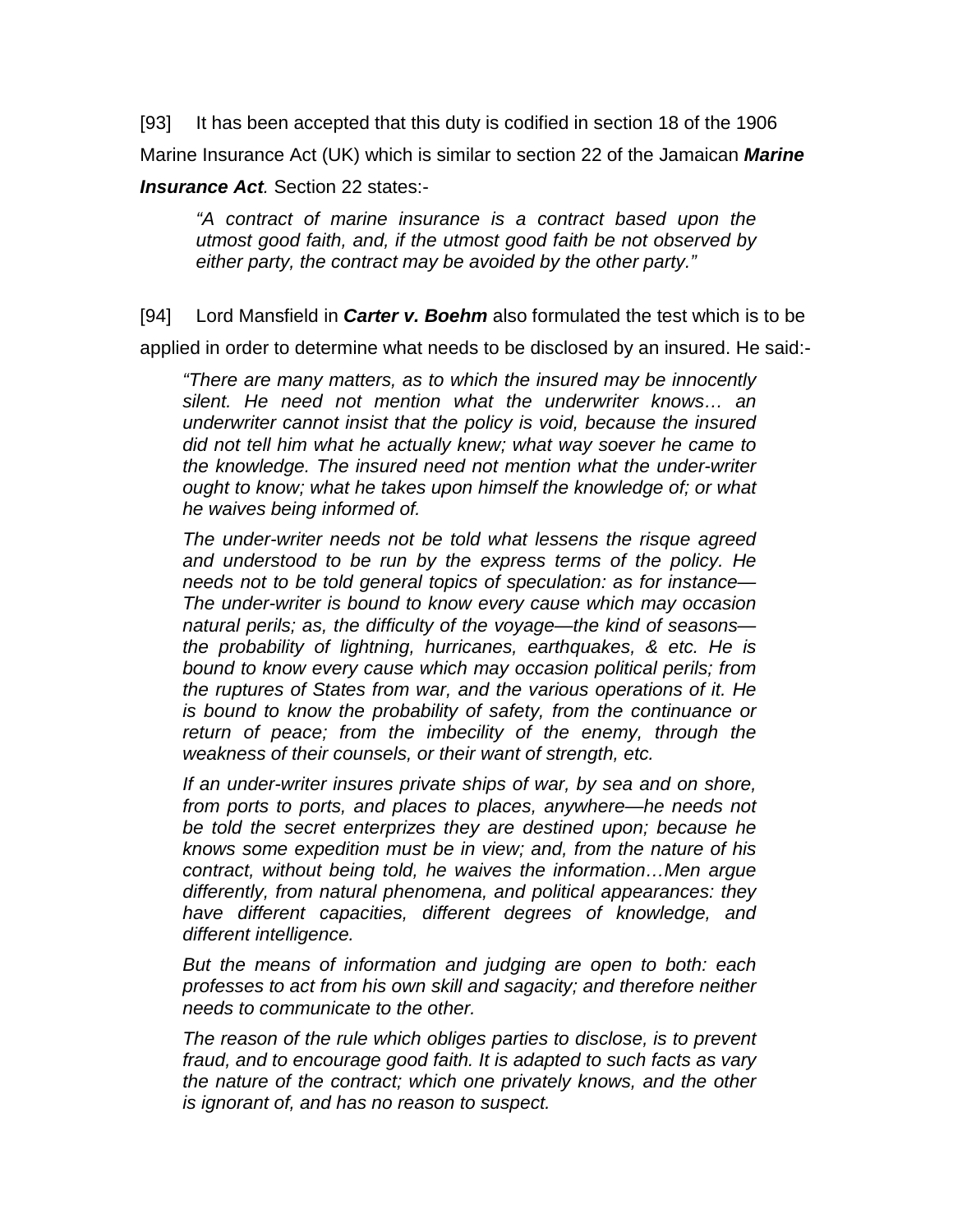*The question therefore must always be " whether there was, under all the circumstances at the time the policy was under-written, a fair representation; or a concealment; fraudulent, if designed; or, though not designed, varying materially the object of the policy, and changing the risque understood to be run."*

[95] In order for the defence of non-disclosure to succeed the insurer must prove that the insured failed to disclose a material fact and that the nondisclosure induced the making of the contract. In other words it must be proved that the insurer would not have entered into the same contract if he was aware of the facts in question.

[96] The common law position as it relates to disclosure was codified in the UK Act. Section 18 of that legislation which is replicated in section 23 of the Jamaican *Marine Insurance Act* deals with the insured's duty of disclosure. Section 23 states:-

- *(1) Subject to the provisions of this section, the assured must disclose to the insurer, before the contract is concluded, every material circumstance which is known to the assured, and the assured is deemed to know every circumstance which, in the ordinary course of business, ought to be known by him. If the assured fails to make such disclosure, the insurer may avoid the contract.*
- *(2) Every circumstance is material which would influence the judgment of a prudent insurer in fixing the premium, or determining whether he will take the risk".*

The section also states that the issue of whether a particular circumstance is material or not is a question of fact.

[97] Where an insured fails to communicate about a matter of which he has or is deemed to have knowledge which is of such importance to affect a prudent underwriter's judgment and which induces him to enter into a contract of insurance this amounts to a material non-disclosure.

[98] In *Pan Atlantic Insurance Co. Ltd. v. Pine Top Insurance Co. Ltd.*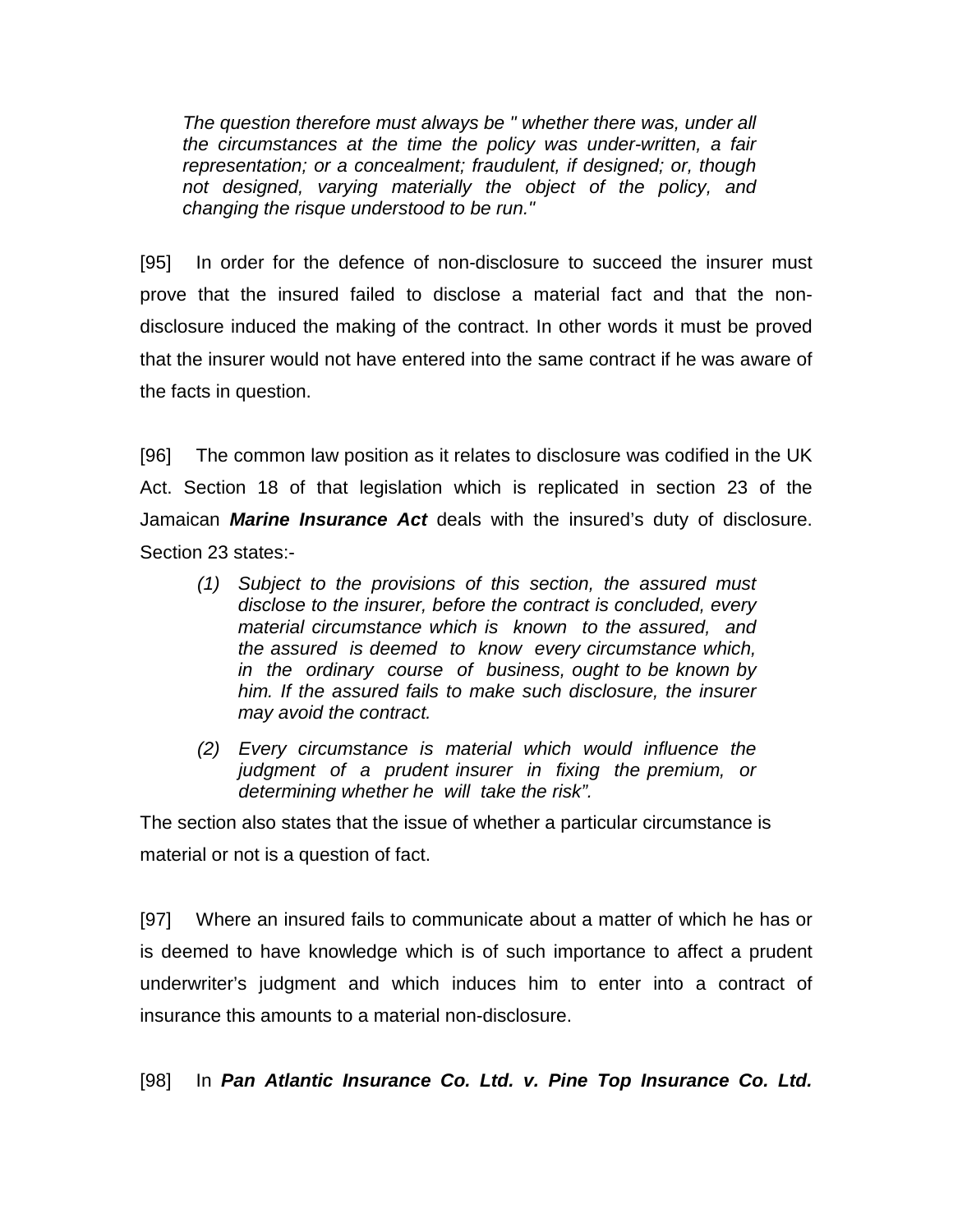(supra), it was held that under section 18 of the UK Act, a material circumstance was one which would influence the mind of the prudent insurer in estimating the risk but it was not necessary that it should have a decisive effect on his acceptance of the risk or on the amount of the premium. However, an insurer could only avoid the contract for non-disclosure if he shows that he was actually induced by the non-disclosure to enter into the contract of insurance on the particular terms.

[99] It is however important to note that the general principle is that the duty of disclosure ends when the contract is concluded. It must also be borne in mind that the burden of proving non-disclosure is on the insurer. This view was expressed by Caulfield, J in *Woolcott v. Sun Alliance Insurance* [1978] 1 W.L.R. 493. In that case, the claimant's property was destroyed by fire. There was no dispute that fire was one of the perils covered by the policy of insurance. The defendants, who were the insurers sought to avoid liability on the basis of non- disclosure. Caulfield, J. said: *"prima facie the defendants are liable to indemnify the plaintiff for the damage resulting from the fire. The onus is upon the defendants to show that they are entitled to avoid the policy".* See also *Joel v. Law Union* [1908] 2 K.B. 863 at 881.

[100] At common law, the issue of whether or not a material fact is known to the insured is also a question of fact. However according to Cockburn, C.J. in *Bates v. Hewitt* (1867) L.R. 2 Q.B. 595 at 607, *"...it is immaterial whether the omission to communicate a material fact arises from indifference or a mistake or from it not being present to the mind of the assured that the fact was one which was material to make known."* With respect to the effect of questions in the proposal form, the general rule is that the particular questions relating to the risk do not without more, relieve the insured of his duty to disclose all of the material facts. See *Joel v. Law Union* [1908] 2 K.B. 863 at 878 and 892.

[101] An insured need not disclose facts which although they are material: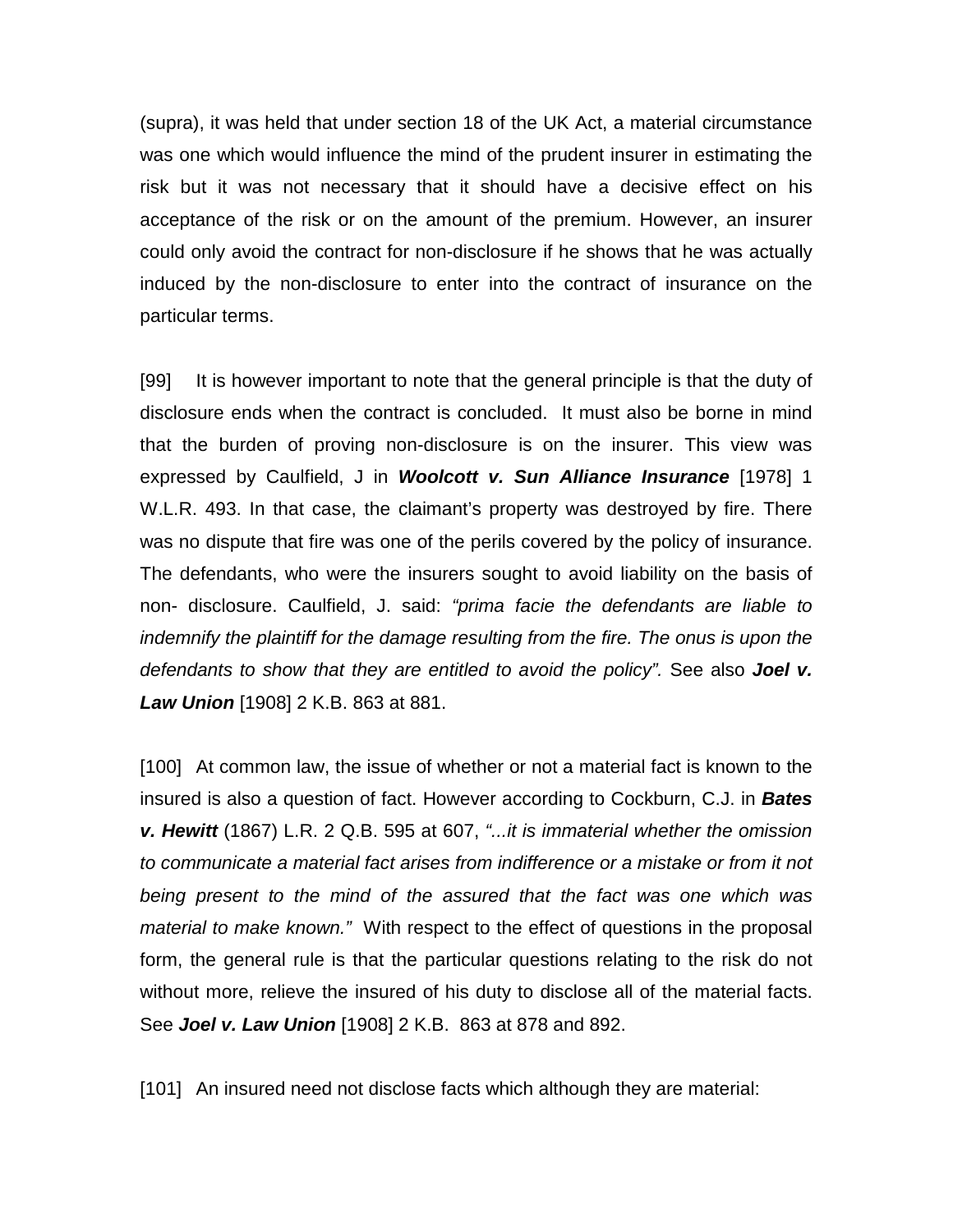- *(i) diminish the risk;*
- *(ii) are presumed to be known to the insurer or are matters of common knowledge; or*
- *(iii) the insurer has waived disclosure.*

It may however be inferred that where questions are asked on a particular subject and the answers to them are warranted, the insurer has either waived his right to information outside of the scope of the questions or matters which are related to the subject matter of the questions.

[102] In *Glicksman v. Lancashire & General Assurance Co.* [1927] A.C. 139, two partners, the appellant and another, completed a proposal form prior to the conclusion of an insurance contract in respect of loss by burglary in the premises on which they carried on business. Among the questions on the form was whether "…any company declined to accept, or refused to renew your burglary insurance? If so, state name of company." Their answer was Yorkshire accepted, but the proposers refused. They also signed a declaration at the foot of the form that the answers to the questions were true.

[103] In that case it was argued that the insured had not withheld any information that might tend to increase the company's risk. The parties also agreed that the declaration and answers should be the basis of the contract between them. The policy which was issued contained a proviso that the statements made by the assured in the proposal and declaration were true. It was also stated that if the policy were obtained through any misrepresentation, suppression, concealment, or untrue averment whatsoever by the assured, then the policy should be void. The basis of the dispute was the fact that whilst the appellant was carrying on the same business in his name only, on the same premises, another company had refused a proposal for burglary insurance.

[104] A claim was subsequently made by the appellant in respect of a burglary. At the time he was once more the sole operator of the business and the benefit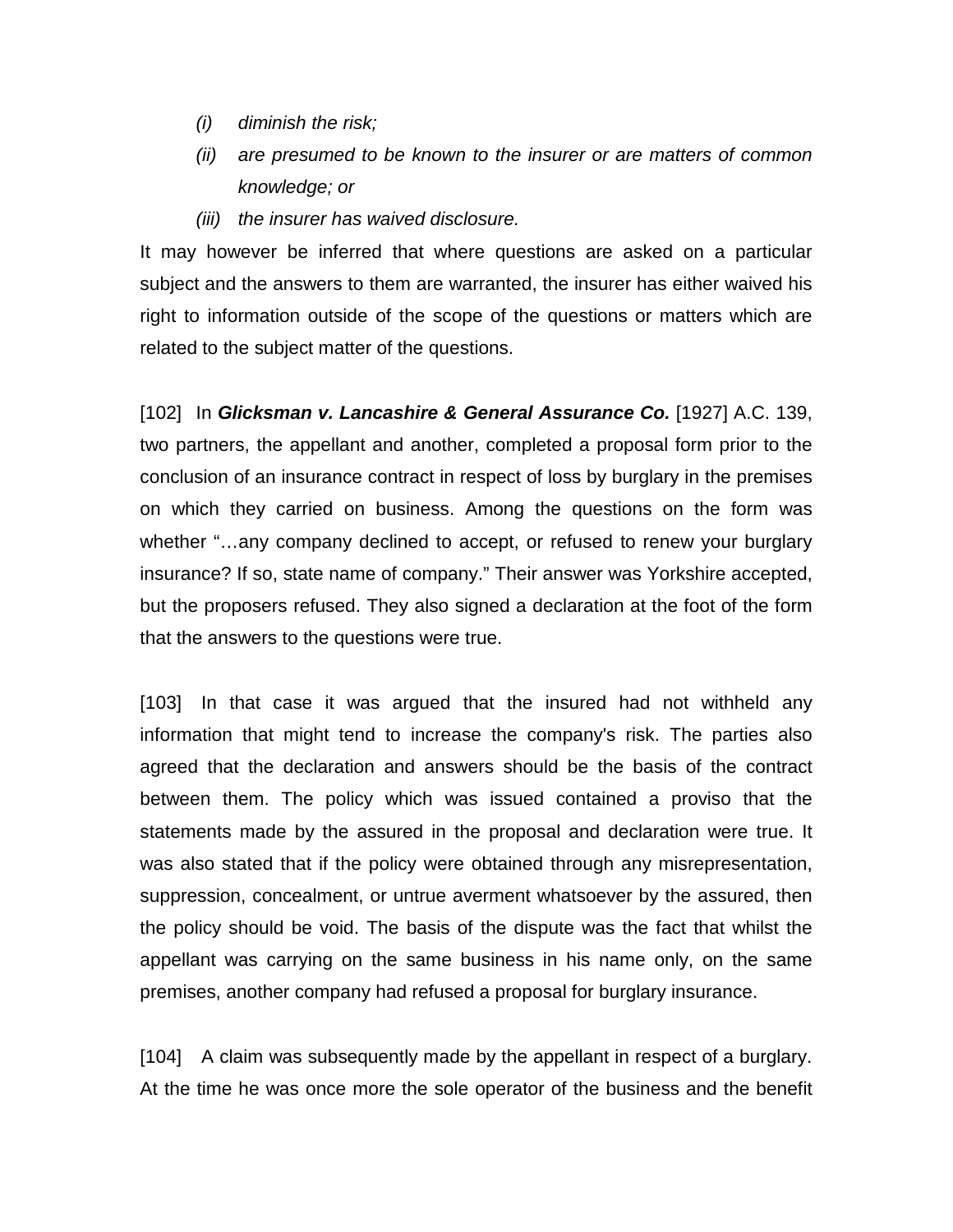of the policy had been assigned to him.

The insurance company resisted the claim. The matter was referred to arbitration and the arbitrator found that a false answer had been given to the question and that the policy had been obtained by suppression or concealment of a material fact.

On appeal, the findings of the arbitrator were upheld.

## **WAS THERE A SHED ON THE PREMISES?**

[105] This is a question of fact the resolution of which is dependent on my assessment of the evidence of the witnesses. The claimant has denied that there was either a shed or a third building on the premises. Mr. Harding said in his witness statement that the building at the back of the premises was connected to an area used for the manufacturing of furniture. In cross-examination he denied having made such a statement.

[106] On further cross-examination, he indicated that there was an area between the two buildings that was used for spraying furniture. That area according to his evidence was covered by a zinc roof which was supported by his neighbour's wall and the back building. There were also electrical plugs and outlets as well as a breaker panel in that area. This electrical work was done some time after the construction of the two buildings.

[107] Mr. Palmer also gave evidence that there was an area between the two buildings that was covered by a roof.

[108] The *Concise Oxford Dictionary* defines a shed as *"a simple building used for storage or to shelter animals"*. The term may also be used to refer to a large building with one or more sides open.

[109] Based on the description of this area given by the claimant and Mr. Palmer, it is clear that the covered area between the two buildings was not a part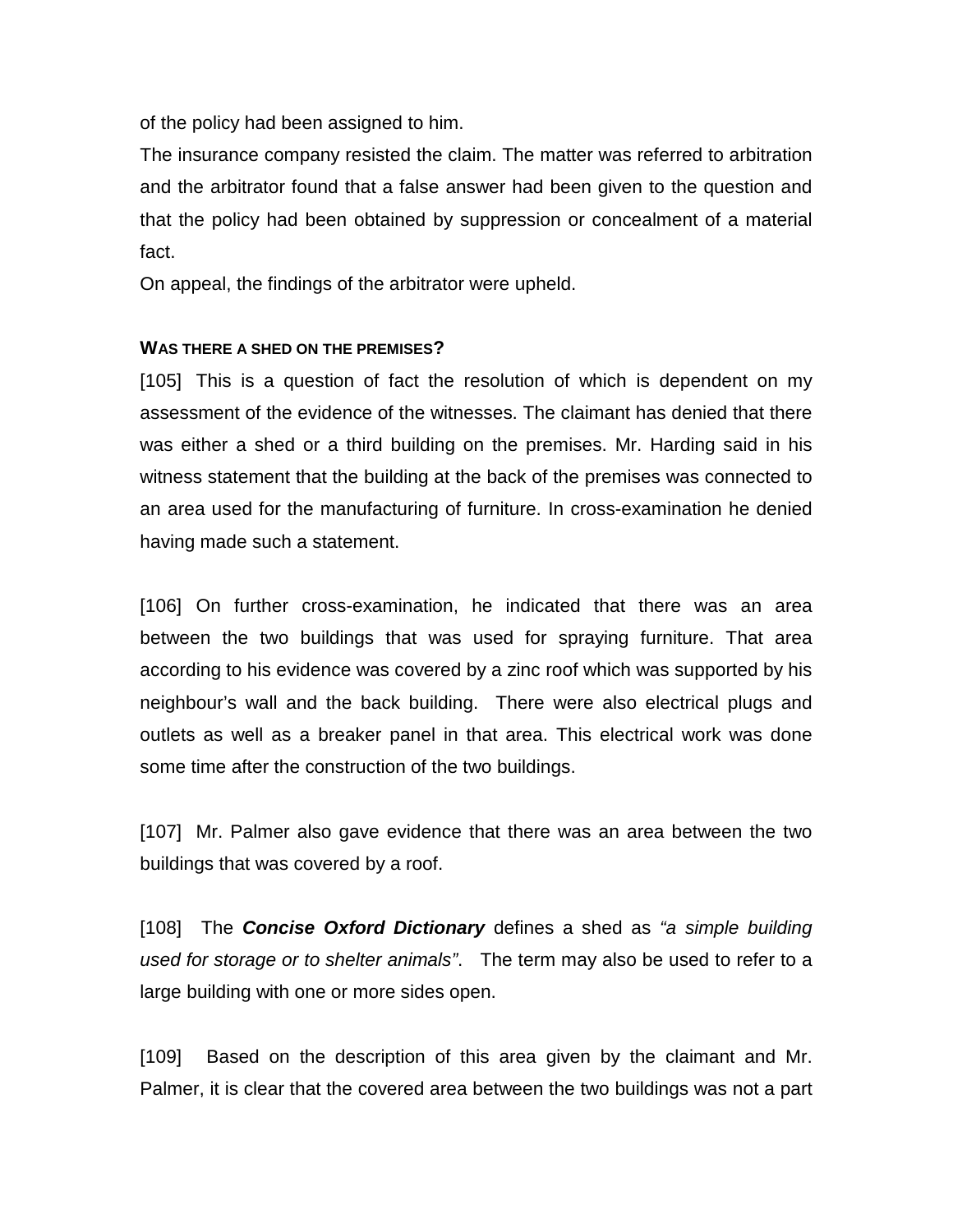of the original structures which were erected on the property. That seems to be the same area used by the claimant for the manufacture of furniture. It also appears that at least one side was open. Whilst not falling squarely within the definition of a shed it seems to be an informal structure with at least one side which was open.

[110] In the circumstances it is my finding that there was a third structure or shed on the premises.

## **WERE THE PREMISES PROPERLY WIRED FOR THE TYPE OF ACTIVITY BEING UNDERTAKEN BY THE CLAIMANT?**

[111] The claimant maintained that the premises were adequately wired to support both residential and commercial purposes. His evidence is that the residence consisted of six bedrooms and housed five (5) occupants. The claimant also stated that there were three (3) mini split air conditioning units, three or four televisions, one(1) refrigerator, one (1) wood lathe, one (1) band saw, three (3) circular saws, two (2) jig saws, two (2) drills, two (2) sanding machines and two (2) air compressors at the premises. He described the items which were used in his business as light manufacturing machines. A standby generator was also at the premises.

[112] Mr. Harding in his evidence in chief stated that it was he who started using the premises for the purpose of business. In 2002 he applied to the J.P.S. Co. for the meter/ account to be in his name and the premises were rewired as part of a refurbishing exercise. Four breaker panels were installed during that process. At the time the premises was being used for residential purposes only. In cross examination he stated that he did not recall if he was operating the business at the time when he applied for the meter. He did however state that prior to the application, the electricity supply to the premises was for residential purposes and he was operating a business at the time. He also said that in 2002 he did know that the electricity supply was for residential purposes and did not address his mind to that issue.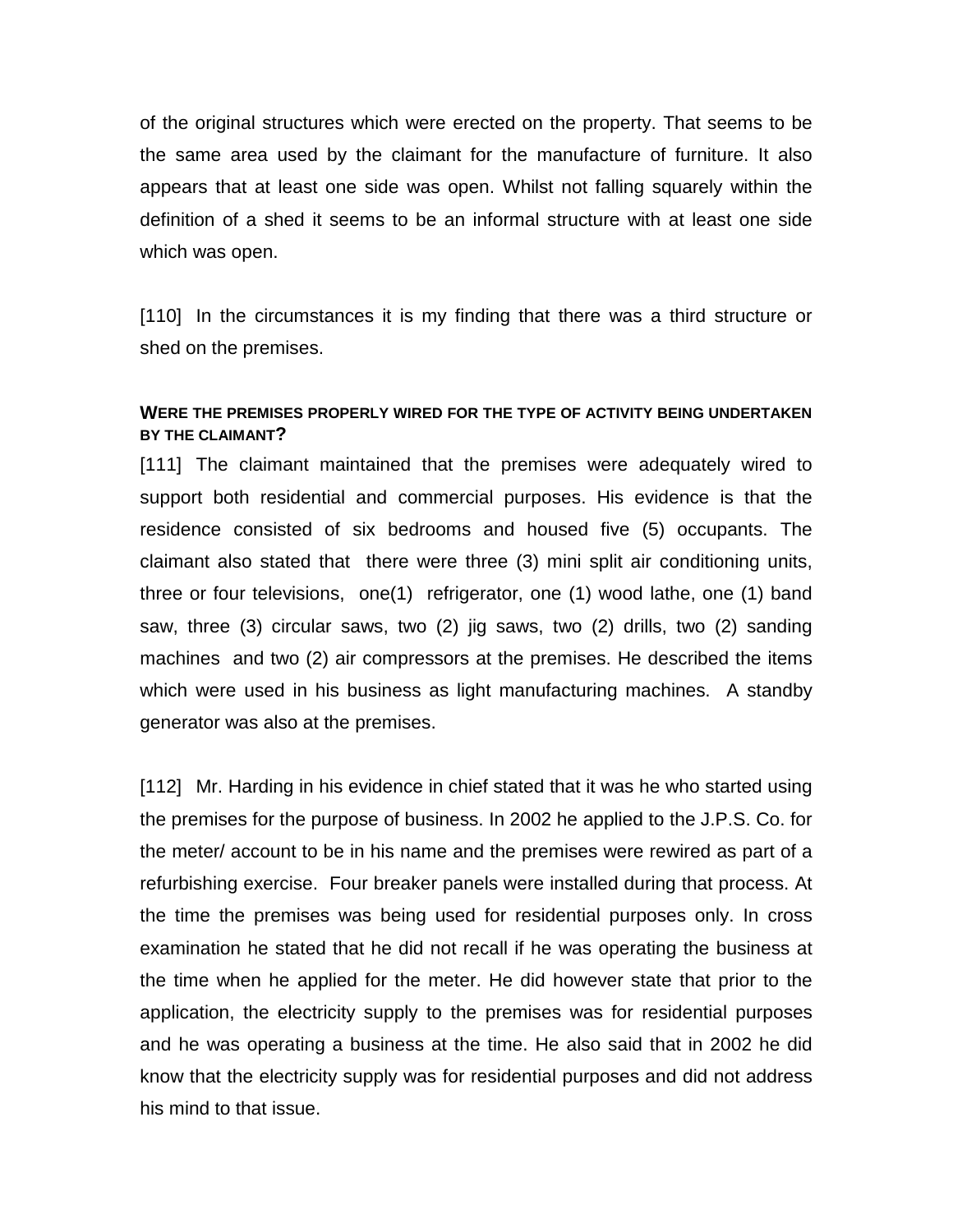[113] He also stated that prior to the fire a second meter was installed at the premises but was incomplete. There were also two pot heads to the premises but only one of them was connected.

[114] He also gave evidence that in 2008 he had ten (10) employees and supplied furniture to large companies such as Courts Jamaica Limited and Bargain Furniture. He also had individual clients.

[115] Mr. Palmer's evidence is that he visited the premises on the  $4<sup>th</sup>$  May 2009 which was approximately fourteen days after the fire. The claimant's evidence is that he was present and observed Mr. Palmer taking photographs of the property.

[116] Mr. Palmer also stated that he observed that the PVC insulated wires that entered the Main Distribution Panel at the premises had no bushing. This he said was a fire hazard. He explained that bushings are used where wires enter the panel to prevent short circuiting. He stated that the regulations contained in the Jamaica Standard 21 Manual provide for double insulation where the wires enter the panel and that the bushings would have served as a second layer between the wire and the panel.

[117] The witness also stated that there was a second meter socket at the premises but that the wiring was incomplete. This he said meant that the workshop and the residence were being served by one meter. He also expressed the view that the wiring was untidy as they were not running in the manner prescribed by the manual.

[118] Mr. Palmer's evidence is that more stringent conditions are imposed where a premises is being upgraded from residential to one used for commercial purposes. He stated that in such circumstances the Government Electrical Inspector would have to certify that the wiring is suitable for commercial purposes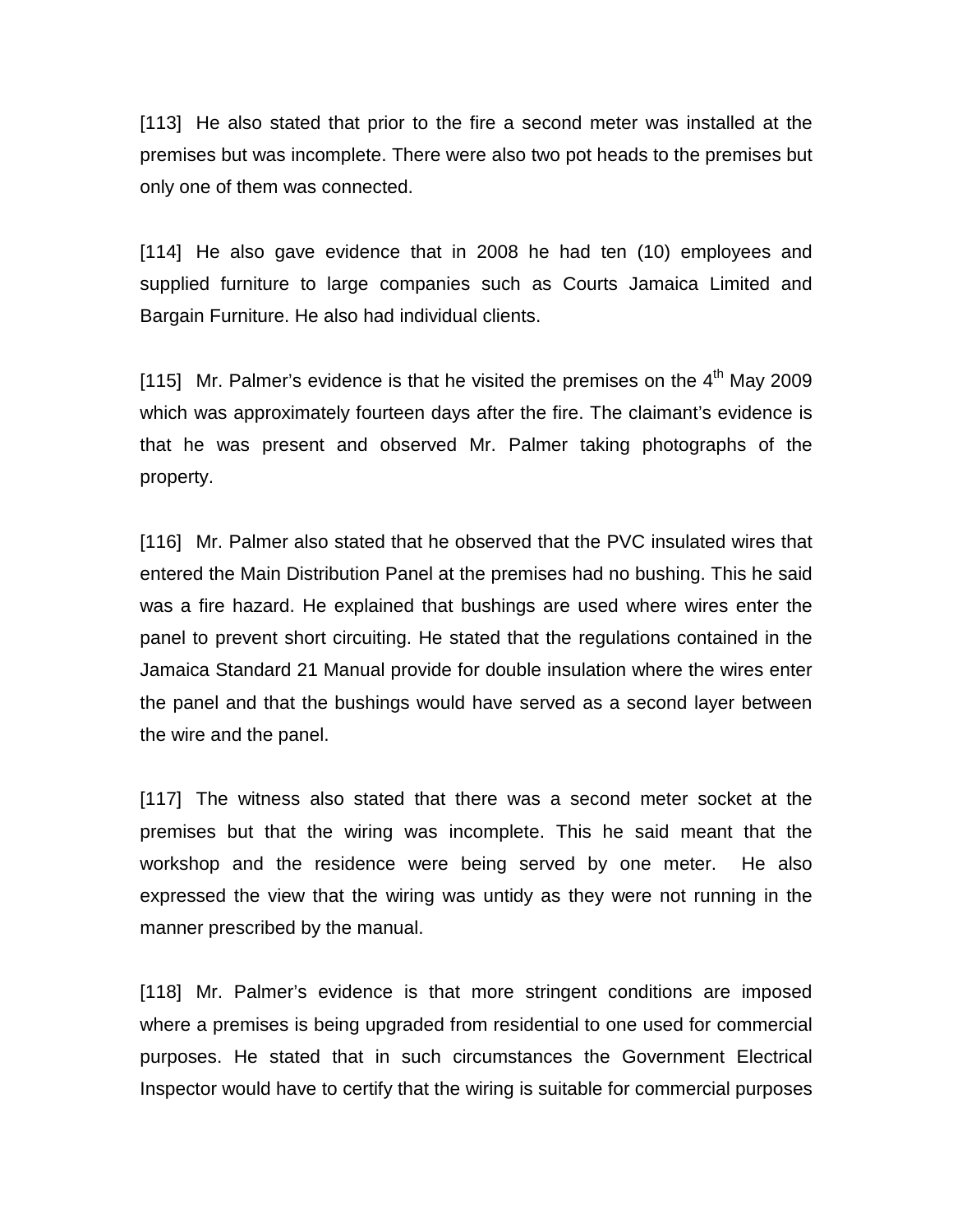and a new certificate would be issued to the J.P.S. Co.

[119] He also stated that he observed that some of the wires at the premises were running along the wall. Mr. Palmer indicated that whilst this was permissible for a residence, the wires at commercial premises must either be encased in conduits or placed in the wall. The witness also stated that the wires entering the pothead measured 6 mm sq and were insufficient to meet the possible demand.

[120] It is clear even on the claimant's evidence that he did not apply to the J.P.S. Co for a commercial supply of electricity. It also appears that the claimant did not address his mind to the possible requirements of his business when the premises were being rewired. In addition to this, the evidence of Mr. Palmer of the state of the wiring was largely unchallenged. The only matter that raised any doubt as to the accuracy of his evidence was that relating to the absence of bushings which he admitted could have been destroyed by the heat of the fire.

[121] In the circumstances, I accept the evidence of Mr. Palmer and find that the premises were not properly wired for commercial purposes.

#### **WAS THERE AN AUTHORIZED SUPPLY OF ELECTRICITY AT THE PREMISES?**

[122] In this matter the claimant has stated that there were no questions on the form regarding the legality of supply of electricity or if the premises were wired for commercial or residential purposes. He has also stated that he was never asked whether the electricity supply had ever been disconnected.

[123] Mr. Harding has also indicated that since 2002 when he established an account in his name the bill was always in arrears with the exception of March 2005. He acknowledged that in July 2009 he owed approximately three hundred and thirty three thousand dollars (\$333,000.00). He also indicated that up to the date of trial he had not paid the final bill in the sum of three hundred and thirty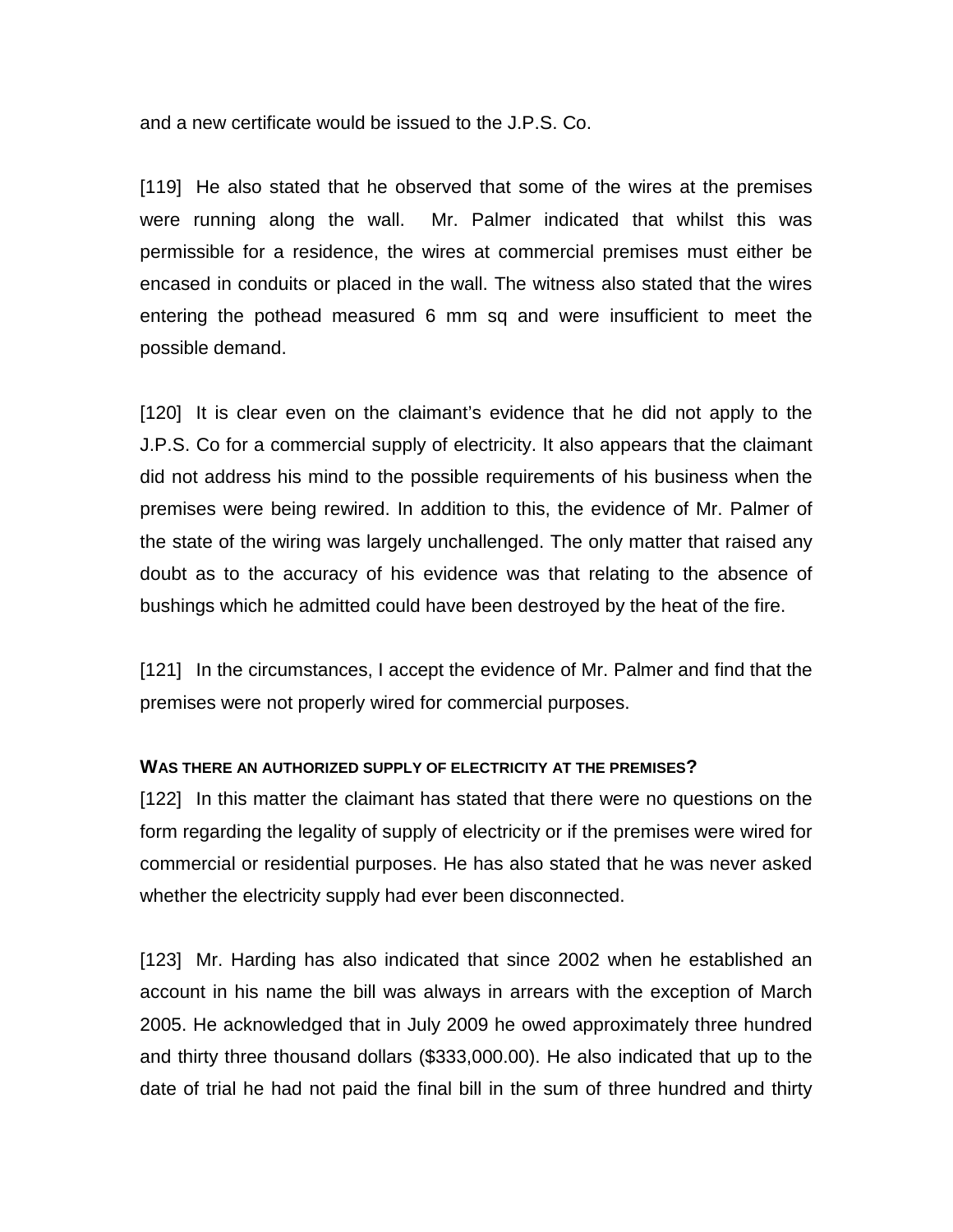three thousand five hundred and forty one dollars and nine cents (\$333,541.09).

[124] In cross-examination he said that when the agents of the J.P.S. Co. came to his premises to disconnect the electricity supply he would ask for leniency. He could not recall how many times this occurred but simply said "I ask and they leave".

[125] Mr. Harding also stated that he did not know whether there was a red tag on the meter at the time of the fire and did not know what the presence of a red tag meant. With respect to whether the generator may have been in use he said that he could not recall.

[126] Mr. Palmer in his evidence indicates that when he inspected the premises he observed that meter # 771147 had a red seal which indicates that it had been disconnected by the J.P.S. Co. Exhibit 9 D which is a photograph of the said meter also shows that a red seal was attached to it.

[127] Counsel for the claimant directed Miss Williams' attention to Exhibits 2A, 2B and 2C in an effort to establish that the claimant's electricity supply had not been disconnected. These are the electricity bills for the premises issued on the  $25<sup>th</sup>$  April,  $23<sup>rd</sup>$  May and the  $20<sup>th</sup>$  July 2009 which show that the claimant's account was active. The witness explained that the claimant's account was still active as it had not been closed by the J.P.S. Co. She also indicated that a disconnection does not operate to close a customer's account and as such a bill will still be generated. Miss Williams also stated that if the meter shows usage after a disconnection the J.P.S. Co. will disconnect again and bill the customer.

[128] In cross examination she stated that disconnections are effected by independent contractors and a red seal is then placed on the respective meter. She also indicated that although the claimant was in "chronic" arrears he had made payments on the account up to February 2009.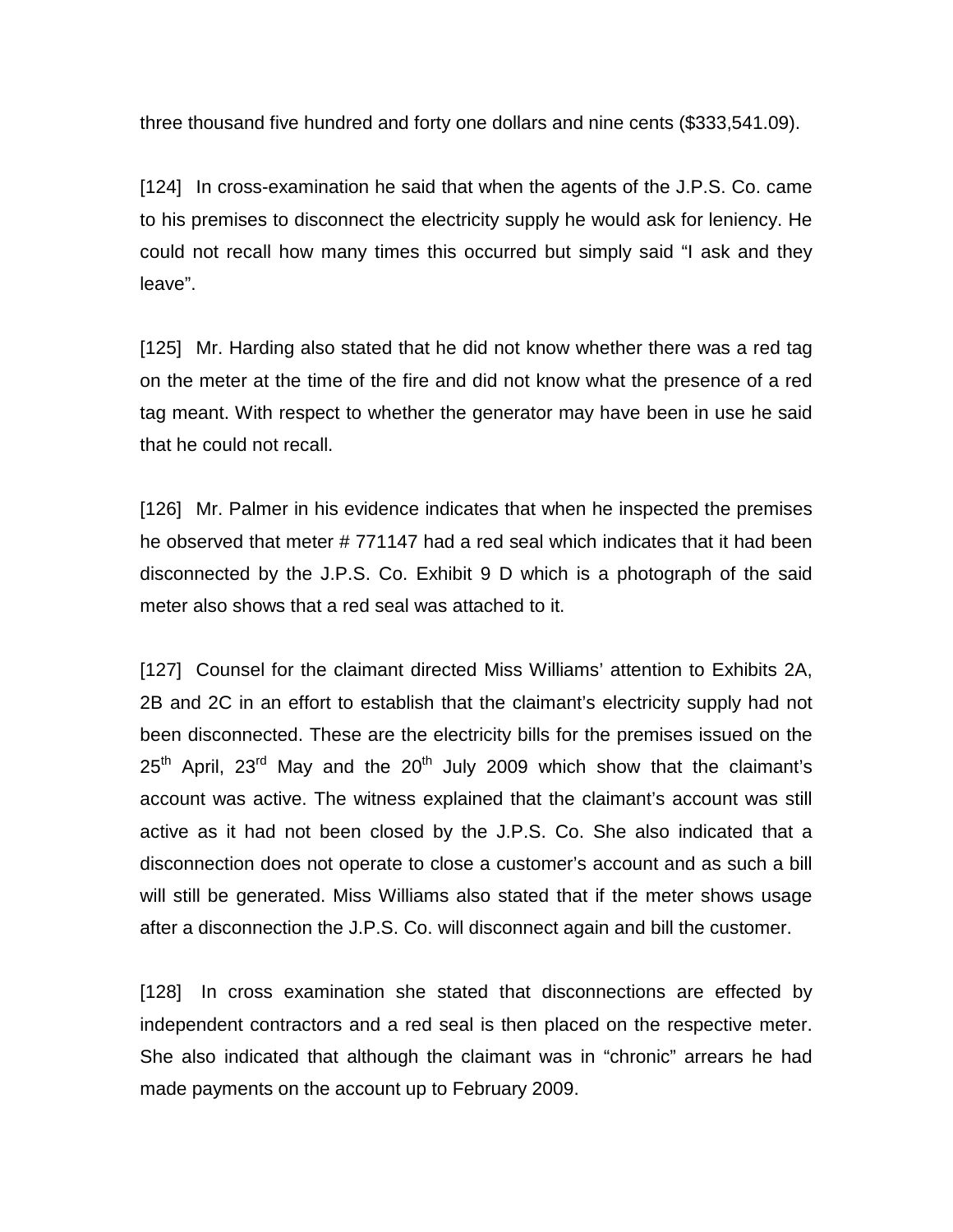[129] Having assessed the evidence of the claimant on this issue, I am of the view that he is not a credible witness. The evidence of the defendant's witnesses has not been effectively challenged. There has also been no challenge of the photographs that were taken by Mr. Palmer which clearly shows a red tag attached to the meter at the claimant's premises. I reject the claimant's evidence that the contractors who visited his premises to disconnect the electricity supply declined to do so at his request. I accept the evidence of Miss Williams that the electricity supply was disconnected on eight (8) occasions between October 2, 2006 and March 19, 2009 and had not been reconnected by the J.P.S. Co.

[130] I therefore find on a balance of probabilities that the electricity supply at the premises was disconnected at the time when the claimant entered into the contract with the defendant and had not been reconnected by the J.P.S. Co. In light of the claimant's assertion that he had electricity at that time I also find that at the date of contract, the claimant's supply of electricity was not authorized. I also find that at the date of the fire there was an unauthorized supply of electricity at the premises.

## **WERE THE FACTS CONCERNING THE CONDITION OF THE WIRING, THE ELECTRICITY SUPPLY AND THE PRESENCE OF THE SHED MATERIAL TO THE CONTRACT?**

[131] The test of materiality as stated in section 23 of the *Marine Insurance Act*  requires the court to make an assessment as to whether the judgment of a prudent insurer would have been influenced by knowledge of those facts. It is also important to note that the opinion of the particular insured or the insurer does not determine the materiality of a particular fact. However, where an insured who appreciates that his insurer may regard that fact as important, fails to disclose that fact he would not in my view, have acted in good faith.

[132] In this matter the claimant admitted that the state of the wiring would be an important consideration where fire is on the perils covered by the insurance contract. This was a matter within his knowledge. The legality of the electricity supply and the presence of the shed would also have been matters that were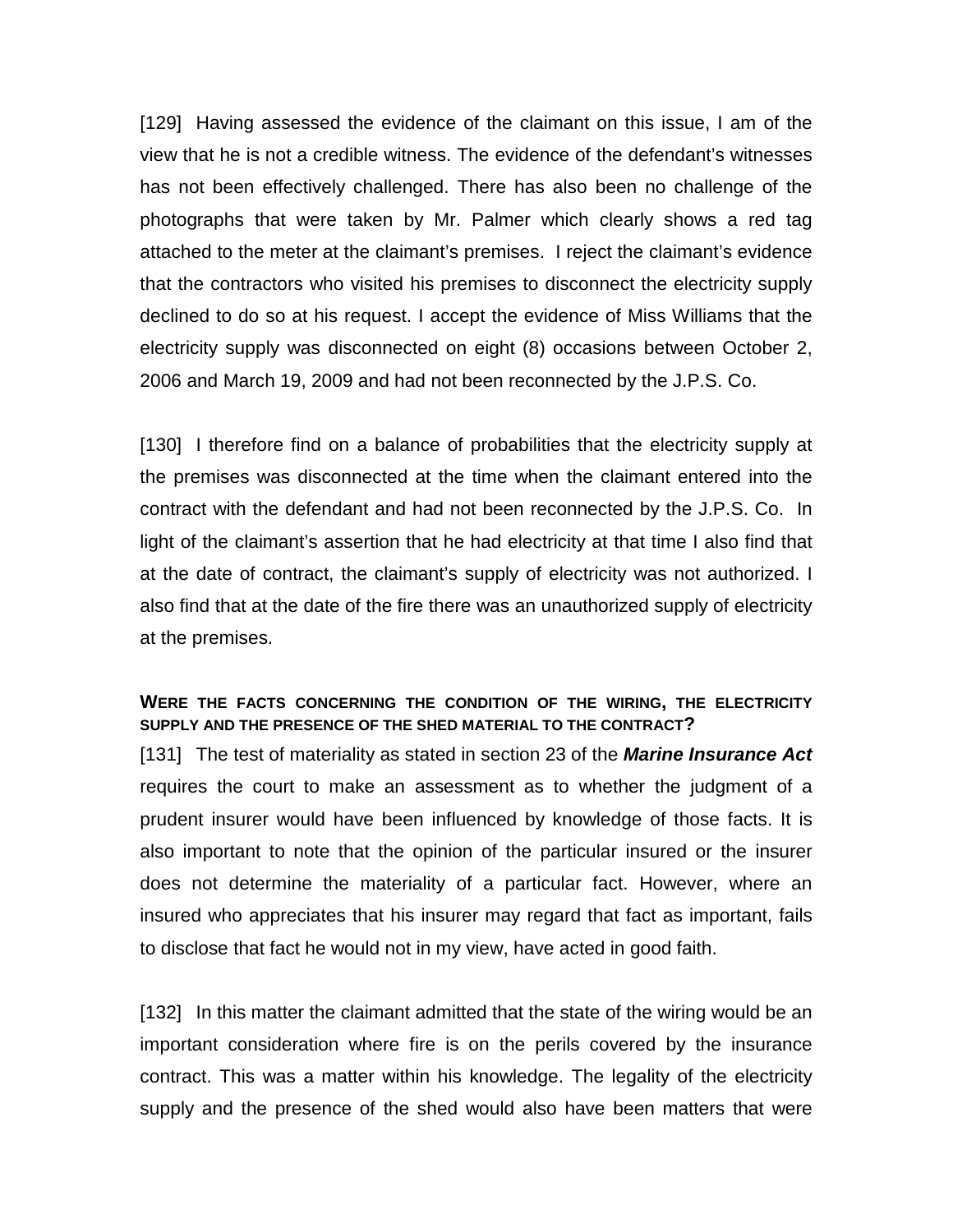within the claimant's knowledge. In *Bates v. Hewitt*, (supra) Cockburn, C.J. said:

*"The rule we find established is this: that the person who proposes an insurance should communicate every fact which he is not entitled to assume to be in the knowledge of the other party; and the assured is bound to communicate every fact to enable the insurer to ascertain the extent of the risk against which he undertakes to protect the assured. True, if it can be established that the insurer did know the fact, it will not lie in his mouth to say, the fact of which he had previous knowledge was not communicated; if it can be established that the underwriter had knowledge of the fact, the assured would be protected against the fraud of the underwriter in seeking, under such circumstances, to avoid the insurance".*

[133] Similar sentiments were expressed by Fletcher Moulton L.J. in *Joel v. Law Union and Crown Insurance Company* (supra) at 883-884. The learned Judge said:

*"The contract of life insurance is one uberrimae fidei. The insurer is entitled to be put in possession of all material information possessed by the insured. This is authoritatively laid down in the clearest language by Lord Blackburn in Brownlie v. Campbell (1): "In policies of insurance, whether marine insurance or life insurance, there is an understanding that the contract is uberrima fides (2), that, if you know any circumstance at all that may influence the underwriter's opinion as to the risk he is incurring, and consequently as to whether he will take it, or what premium he will charge, if he does take it, you will state what you know. There is an obligation there to disclose what you know, and the concealment of a material circumstance known to you, whether you thought it material or not, avoids the policy." There is, therefore, something more than an obligation to treat the insurer honestly and frankly, and freely to tell him what the applicant thinks it is material he should know. That duty, no doubt, must be performed, but it does not suffice that the applicant should bona fide have performed it to the best of his understanding. There is the further duty that he should do it to the extent that a reasonable man would have done it; and, if he has fallen short of that by reason of his bona fide considering the matter not material, whereas the jury, as representing what a reasonable man would think, hold that it was material, he has failed in his duty, and the policy is avoided. This further duty is analogous to a duty to do an act which you undertake with reasonable care and skill, a failure to do which amounts to negligence, which is not atoned for by any amount of honesty or good intention. The disclosure must be of all you ought to have realized to be material, not of that only which you did in fact*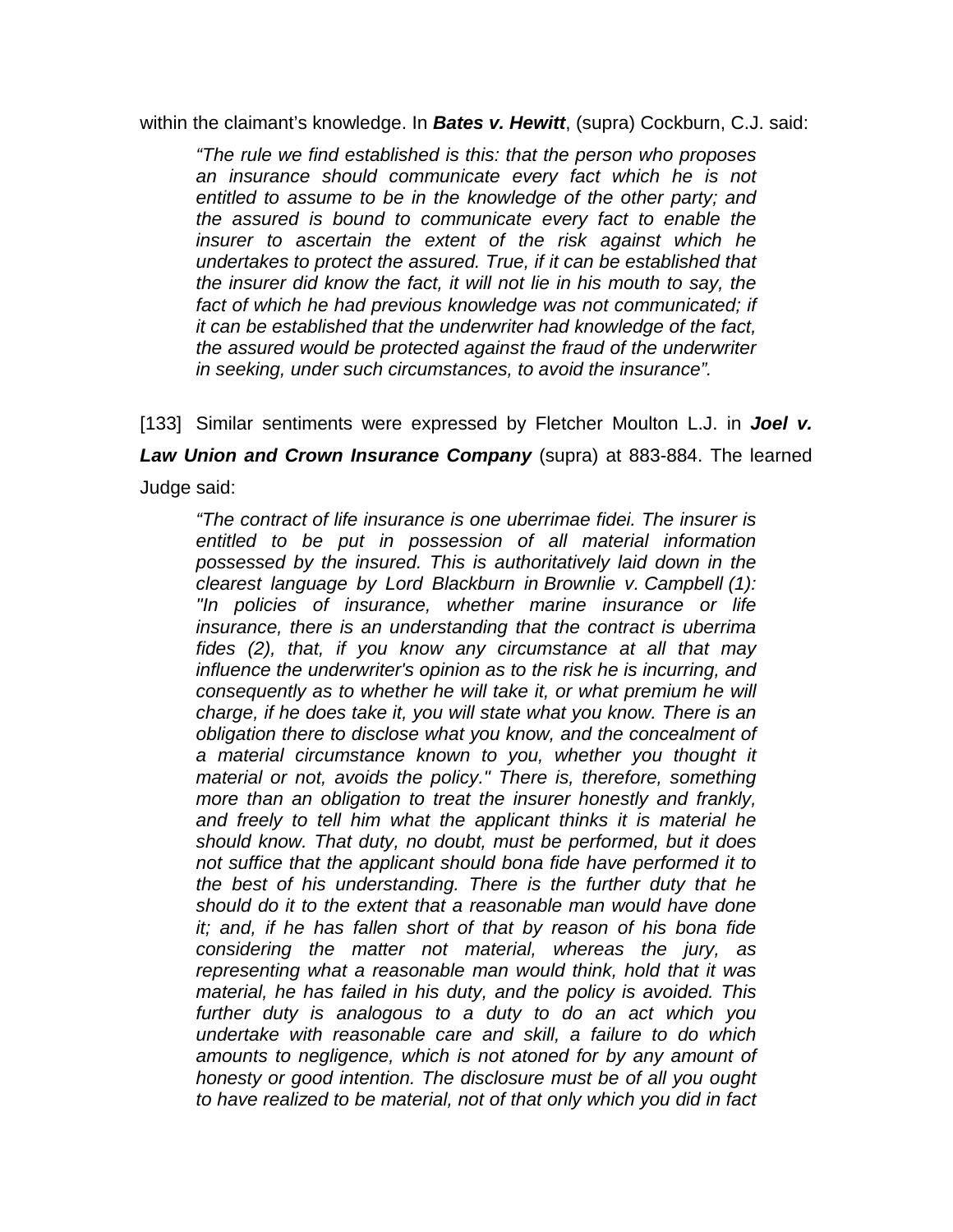#### *realize to be so".*

[134] In this matter the defendant has sought to establish through Miss Jarrett that had it known that the claimant's electricity supply was not legal, it would have considered him to be a moral hazard and would have declined to accept the risk. She also gave evidence that the state of the wiring and information as to prior disconnections were material considerations.

[135] In *Woolcott v. Sun Alliance Insurance Ltd.* (supra) the insurer refused to indemnify the plaintiff on the basis that he had failed to disclose prior convictions for robbery. It is important to note that the plaintiff was not asked any questions relating to his moral character. Caulfield, J. was of the view that the plaintiff's failure to disclose his criminal record amounted to a material nondisclosure. The basis of that decision was that the seriousness of the offence could affect the moral hazard which the insurer had to assess. He also said that the absence of a proposal form did not modify the plaintiff's duty of disclosure.

[136] In Locker and Woolf Limited v. Western Australian Insurance **Company Limited** (supra) the defendant refused to honour a claim under a fire insurance policy on the basis that the claimant failed to disclose a previous refusal of motor insurance. It was later discovered that the claimant had been refused coverage on the basis of misrepresentation and non-disclosure of certain facts. This was in circumstances where the claimant had also indicated on the proposal form that he had suffered loss by fire on a previous occasion. Counsel for the claimant argued that the refusal of motor insurance was not a material fact and that disclosure should be limited to matters affecting a proposal for fire insurance. Slesser, L.J. in his summation of the law in this area said:-

*"It is elementary that one of the matters to be considered by an insurance company in entering into contractual relations with a proposed insurer is the question of the moral integrity of the proposer - what has been called the moral hazard. In the present case it is quite impossible to say that the non-disclosure by those proposing to take out a policy against fire risks that they have had*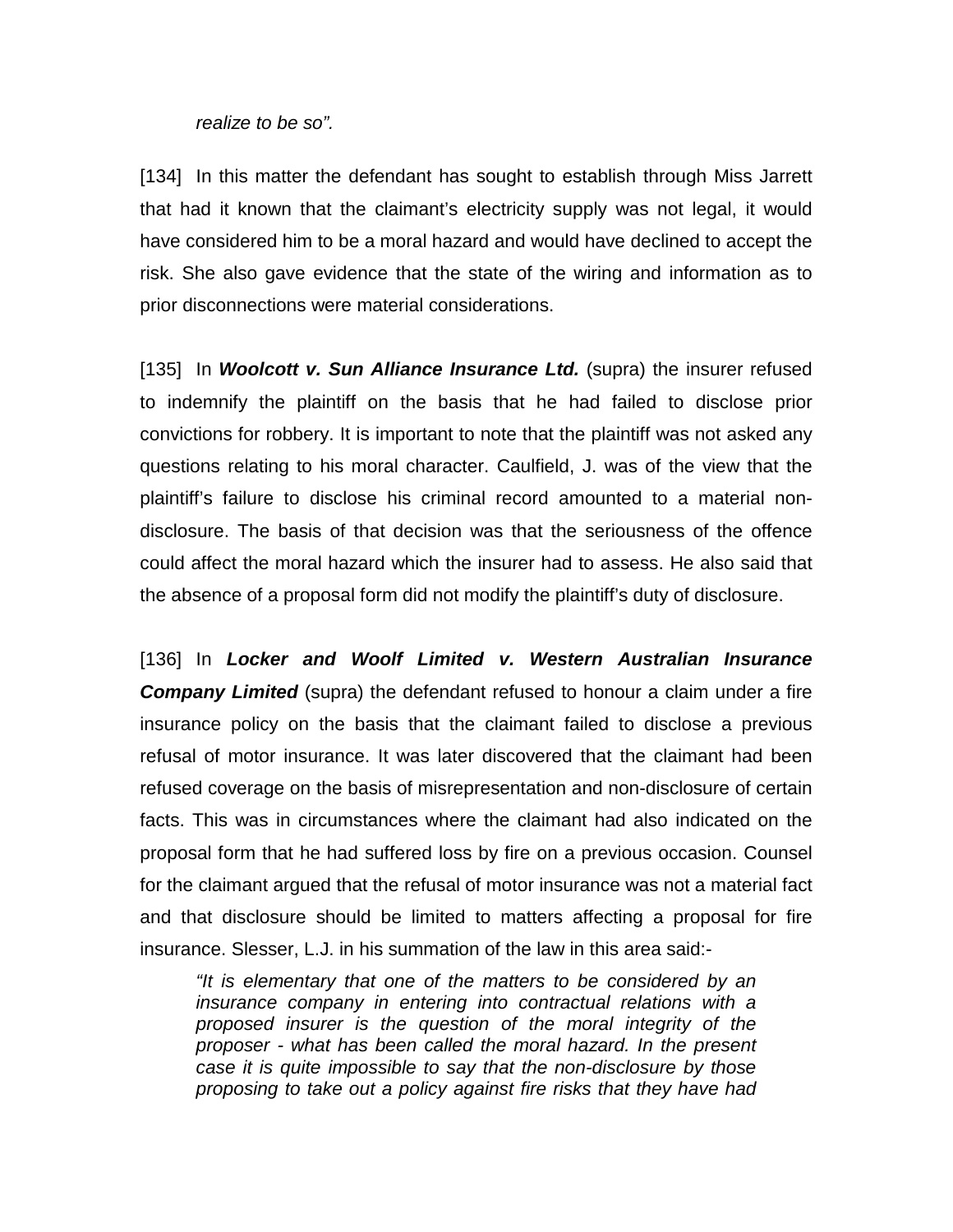*an insurance on motors declined on the ground of untrue answers in the proposal form is not the non-disclosure of a fact very material for the insurance company to know - a fact which if known to the company might lead them to take the view that the proposers were undesirable persons with whom to have contractual relations".*

[137] Whilst it is accepted that materiality does not depend on the opinion of a particular insurer that opinion is relevant where it is asserted that, had the particular facts been disclosed he would not have entered into the contract at all or on the same terms. In *Pan Atlantic Insurance Co. Ltd. And another v. Pine Top Insurance Co. Ltd.* (supra) it was held that a "material circumstance" is one *"…that would have an effect on the mind of the prudent insurer in estimating the risk and it was not necessary that it should have a decisive effect on his acceptance of the risk or on the amount of premium demanded".*

[138] The question to be decided is whether the presence of the shed, the state of the wiring, the prior disconnections and the illegal supply of electricity would have had an effect on the mind of a prudent insurer. I accept the evidence of Miss Williams that the disclosure of the facts relating to these matters could have had an effect on the defendant's assessment of the risk. Where the shed is concerned, Miss Williams said that she would have had to determine whether it was insurable.

[139] With respect to the electricity supply, when one considers that fire is one of the perils covered by this policy, such information would in my view, have an effect on the mind of a prudent insurer. In this regard I recall the evidence of Mr. Palmer that certain aspects of the wiring of the premises may have increased the risk of fire. It is immaterial that the cause of the fire at the claimant's premises has not been ascertained. The test is whether the information may have influenced a prudent insurer in coming to a decision to insure or not to insure or the terms on which to insure. In the circumstances, I find that these facts were also material to the contract.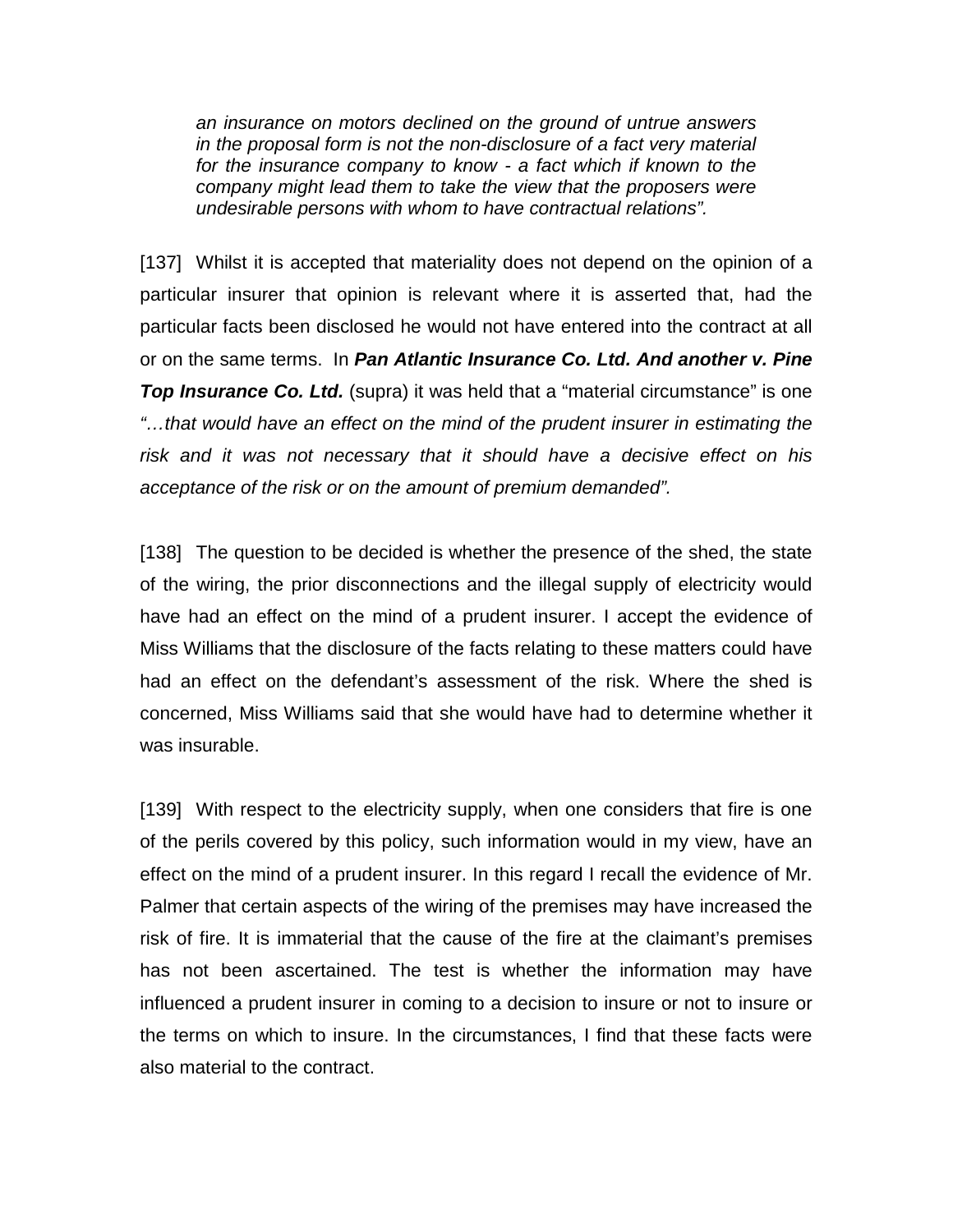## **WAS THE PRESENCE OF THE SHED, THE CONDITION OF THE WIRING AND THE ILLEGAL ELECTRICITY SUPPLY DISCLOSED TO THE DEFENDANT?**

[140] It is settled law that the assured's duty of disclosure extends only to facts which he knows or is deemed to know. More importantly, those facts must be outside of the knowledge of the insurer. This is a question of fact. In *Joel v. Law Union and Crown Insurance Company* (supra) at 884, Fletcher Moulton L.J.

also stated:

*"…there is a point here which often is not sufficiently kept in mind. The duty is a duty to disclose, and you cannot disclose what you do not know. The obligation to disclose, therefore, necessarily depends on the knowledge you possess. I must not be misunderstood. Your opinion of the materiality of that knowledge is of no moment. If a reasonable man would have recognized that it was material to disclose the knowledge in question, it is no excuse that you did not recognize it to be so. But the question always is, was the knowledge you possessed such that you ought to have disclosed it?"*

[141] The evidence of the claimant is that he did not address his mind as to whether the wiring was adequate for commercial purposes. He also stated that he did not disclose the fact that the wiring was incomplete because the defendant did not ask any questions pertaining to that matter. With respect to the adequacy of the wiring, Mr. Harding appears to have been indifferent. This according to Cockburn, C.J. in *Bates v. Hewitt* (supra) does not excuse Mr. Harding's failure to disclose that fact. The incomplete nature of the wiring and the fact that the premises was wired for residential and not commercial purposes are facts that were within his knowledge. In the absence of disclosure, the defendant in my view, would not know or be deemed to have knowledge of those matters.

[142] Where the disconnections and the illegal supply are concerned, these are also matters that would have been known to the claimant and ought to have been disclosed. In addition, no evidence has been presented that the defendant had knowledge of any of the matters concerning the electricity supply at the premises.